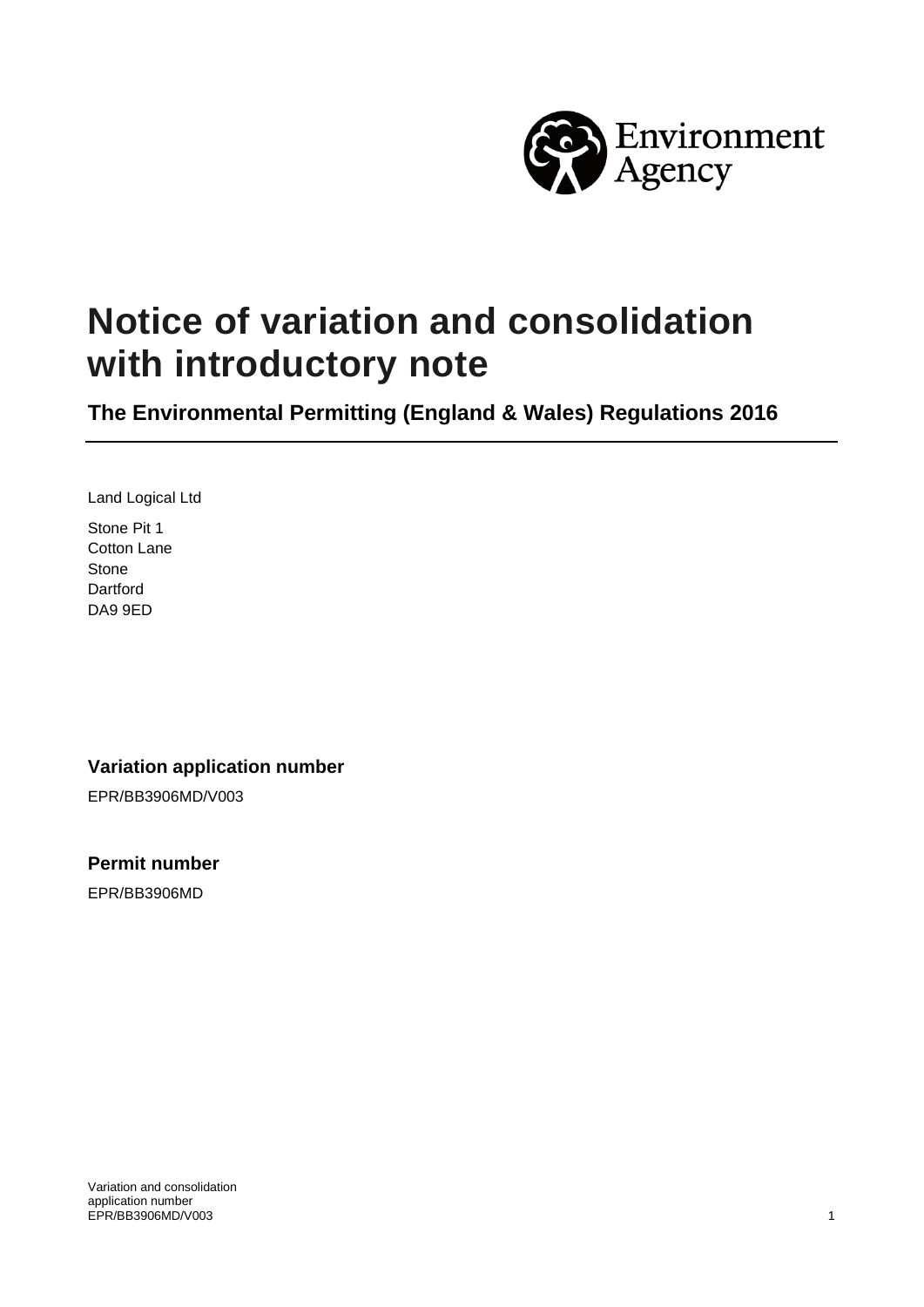## **Stone Pit 1 Permit number EPR/BB3906MD**

### **Introductory note**

### **This introductory note does not form a part of the notice**

Under the Environmental Permitting (England & Wales) Regulations 2016 (schedule 5, part 1, paragraph 19) a variation may comprise a consolidated permit reflecting the variations and a notice specifying the variations included in that consolidated permit.

Schedule 1 of the notice specifies the conditions that have been varied and schedule 2 comprises a consolidated permit which reflects the variations being made. All the conditions of the permit have been varied and are subject to the right of appeal.

This variation authorises an increase in the total of imported waste from 490,000m<sup>3</sup> to 712,500m<sup>3</sup>. The additional amount of 222,500m<sup>3</sup> is required to complete restoration of the northern part of the former landfill. An amended waste recovery plan has been approved. Waste table S2.2 has been amended to include waste code EWC 17 05 04. Table S 3.2 has been amended to reflect the updated compliance limits for carbon dioxide (CO2).

Improvement Conditions numbers 1-3 in Table S1.3 have been complied with leaving only Improvement condition No 4 outstanding. The registered office address has been updated.

The schedules specify the changes made to the permit.

The status log of a permit sets out the permitting history, including any changes to the permit reference number

| <b>Status log of the permit</b>                       |                       |                                                                                                                                                         |  |  |
|-------------------------------------------------------|-----------------------|---------------------------------------------------------------------------------------------------------------------------------------------------------|--|--|
| <b>Description</b>                                    | Date                  | <b>Comments</b>                                                                                                                                         |  |  |
| Application<br>EPR/BB3906MD/A001                      | Duly made<br>31/10/14 | Application for the permanent deposit of waste to land<br>for the restoration of a historic landfill site including<br>ongoing landfill gas management. |  |  |
| Schedule 5 Notice issued                              | 18/12/14              | Information request on waste acceptance, noise<br>assessment, landfill gas, gas management and site<br>management.                                      |  |  |
| Schedule 5 Notice issued                              | 18/02/15              | Information request on landfill gas management plan.                                                                                                    |  |  |
| Schedule 5 Notice dated<br>18/12/14 response received | 02/03/15              | Information on waste acceptance, noise assessment,<br>landfill gas, gas management and site management<br>received.                                     |  |  |
| Schedule 5 Notice dated<br>18/02/15 response received | 17/03/15              | Landfill gas management plan received.                                                                                                                  |  |  |
| Additional information received                       | 14/04/15              | Further information regarding noise management.                                                                                                         |  |  |
| Permit determined<br>EPR/BB3906MD (EAWML<br>401693)   | 08/05/15              | Permit issued to Land Logical Ltd                                                                                                                       |  |  |
| Nariation determined<br>IEPR/BB3906MD                 | 20/07/16              | Varied permit to add waste codes, add crushing and<br>screening and increase annual throughput. Varied<br>permit issued                                 |  |  |

Variation and consolidation application number EPR/BB3906MD/V003 2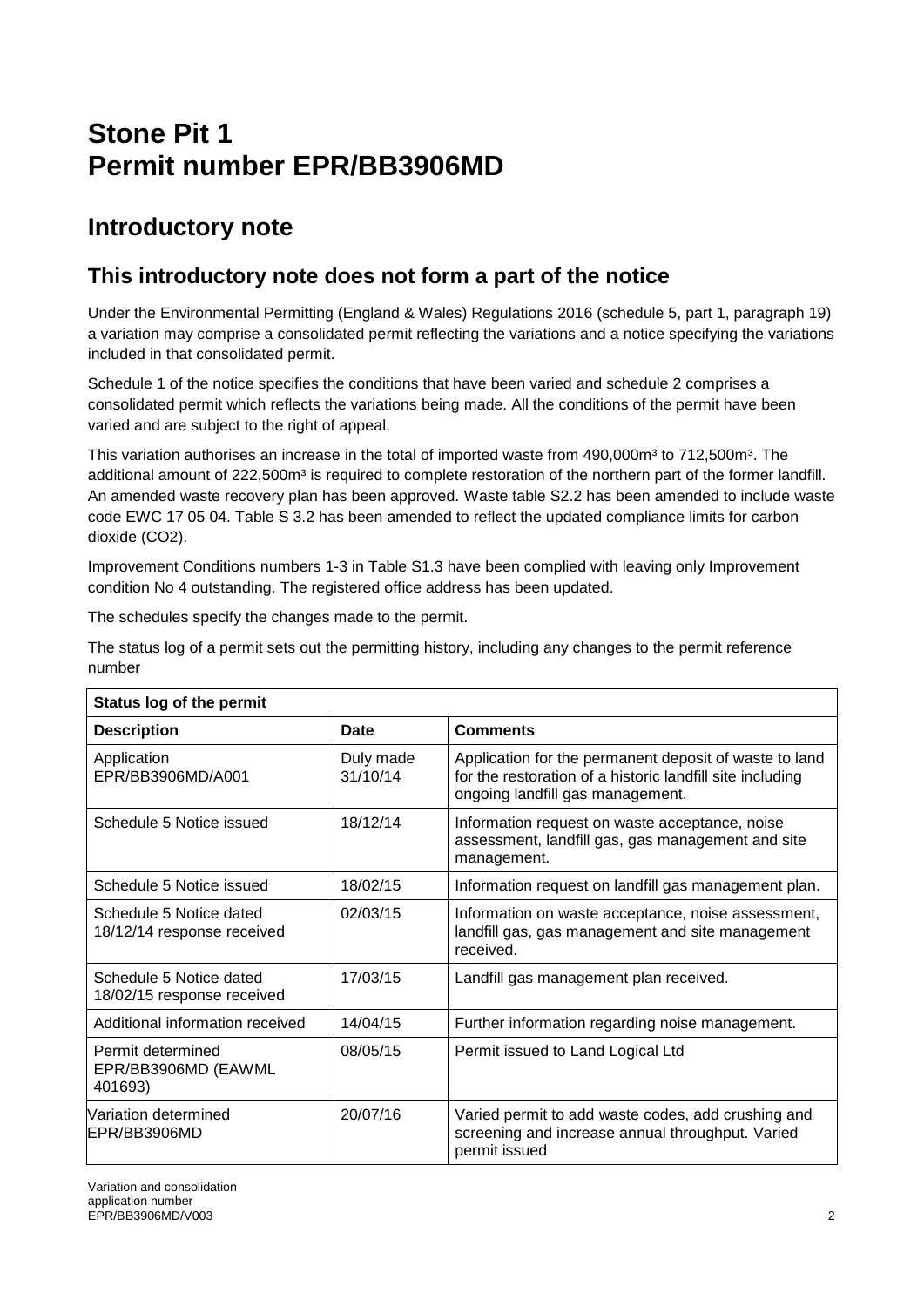| Status log of the permit                                          |                       |                                                                                      |  |  |
|-------------------------------------------------------------------|-----------------------|--------------------------------------------------------------------------------------|--|--|
| <b>Description</b>                                                | Date                  | <b>Comments</b>                                                                      |  |  |
| Application<br>EPR/BB3906MD/V003 (variation<br>and consolidation) | Duly made<br>03/10/18 | Application to increase volume of waste, amend Table<br>S2.2 and consolidate permit. |  |  |
| Variation determined<br>EPR/BB3906MD                              | 11/12/18              | Varied permit issued.                                                                |  |  |

End of introductory note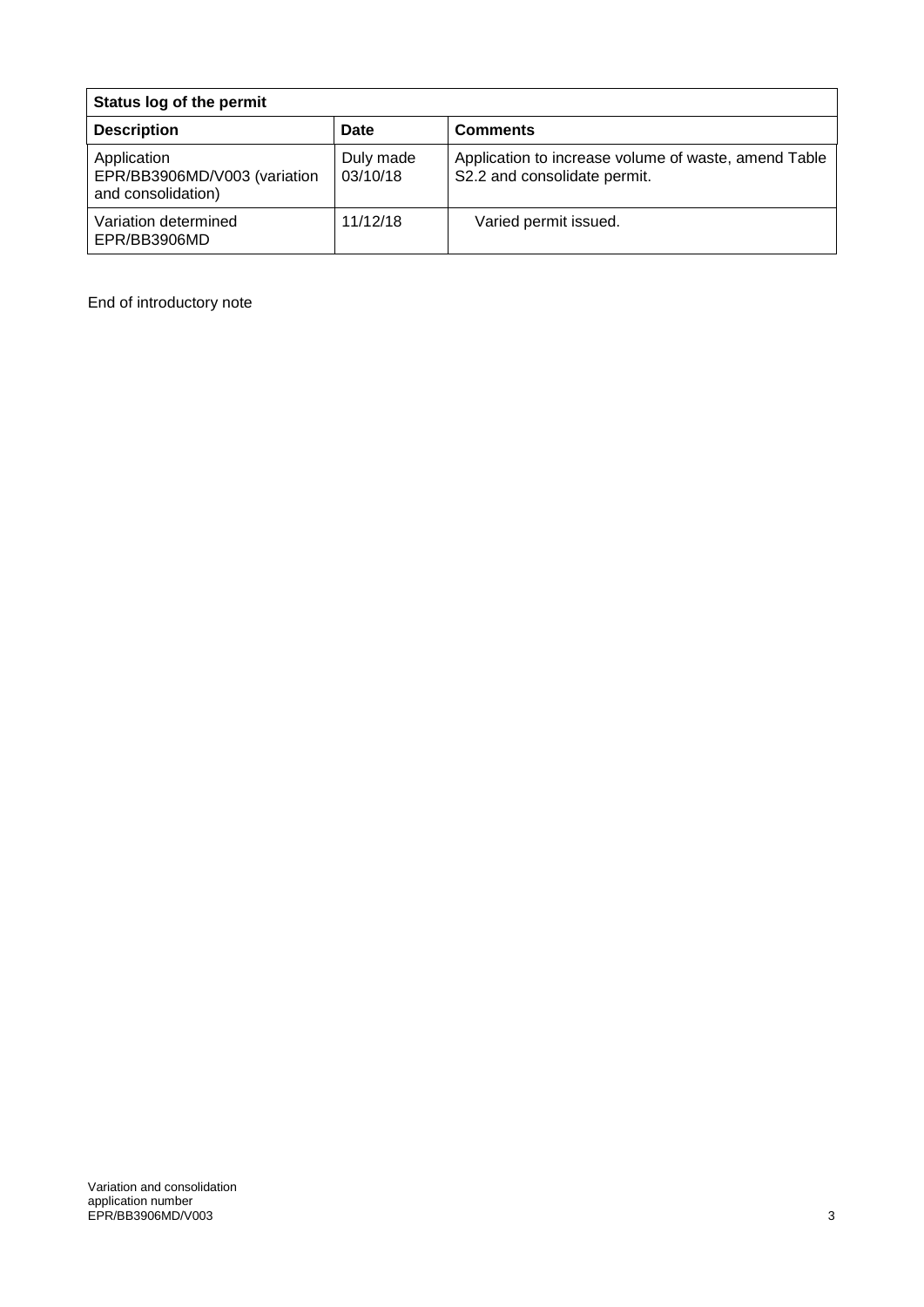## **Notice of variation and consolidation**

### **The Environmental Permitting (England and Wales) Regulations 2016**

The Environment Agency in exercise of its powers under regulation 20 of the Environmental Permitting (England and Wales) Regulations 2016 varies

#### **Permit number**

**EPR/BB3906MD** 

**Issued to**

**Land Logical Ltd** ("the operator")

whose registered office is

**Unit C 3 Regal Way Watford WD24 4YJ**

company registration number 08272647

to operate a regulated facility at

**Stone Pit 1 Cotton Lane Stone Dartford Kent DA9 9ED**

to the extent set out in the schedules.

The notice shall take effect from 11/12/2018

| <b>Name</b>               | Date       |
|---------------------------|------------|
| Dominiqua Drakeford-Allen | 11/12/2018 |

Authorised on behalf of the Environment Agency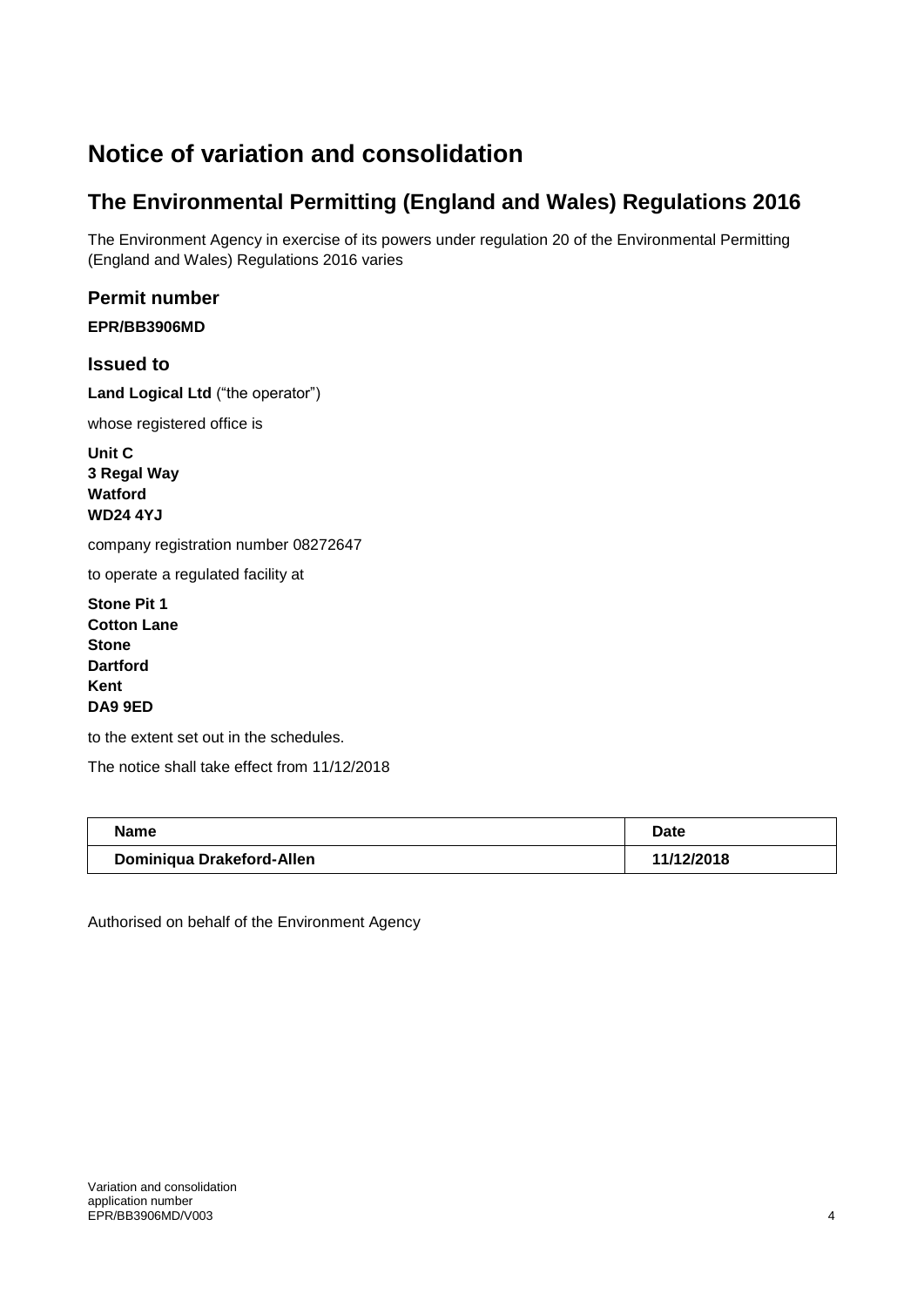#### **Schedule 1**

All conditions have been varied by the consolidated permit as a result of the application made by the operator

#### **Schedule 2 – consolidated permit**

Consolidated permit issued as a separate document.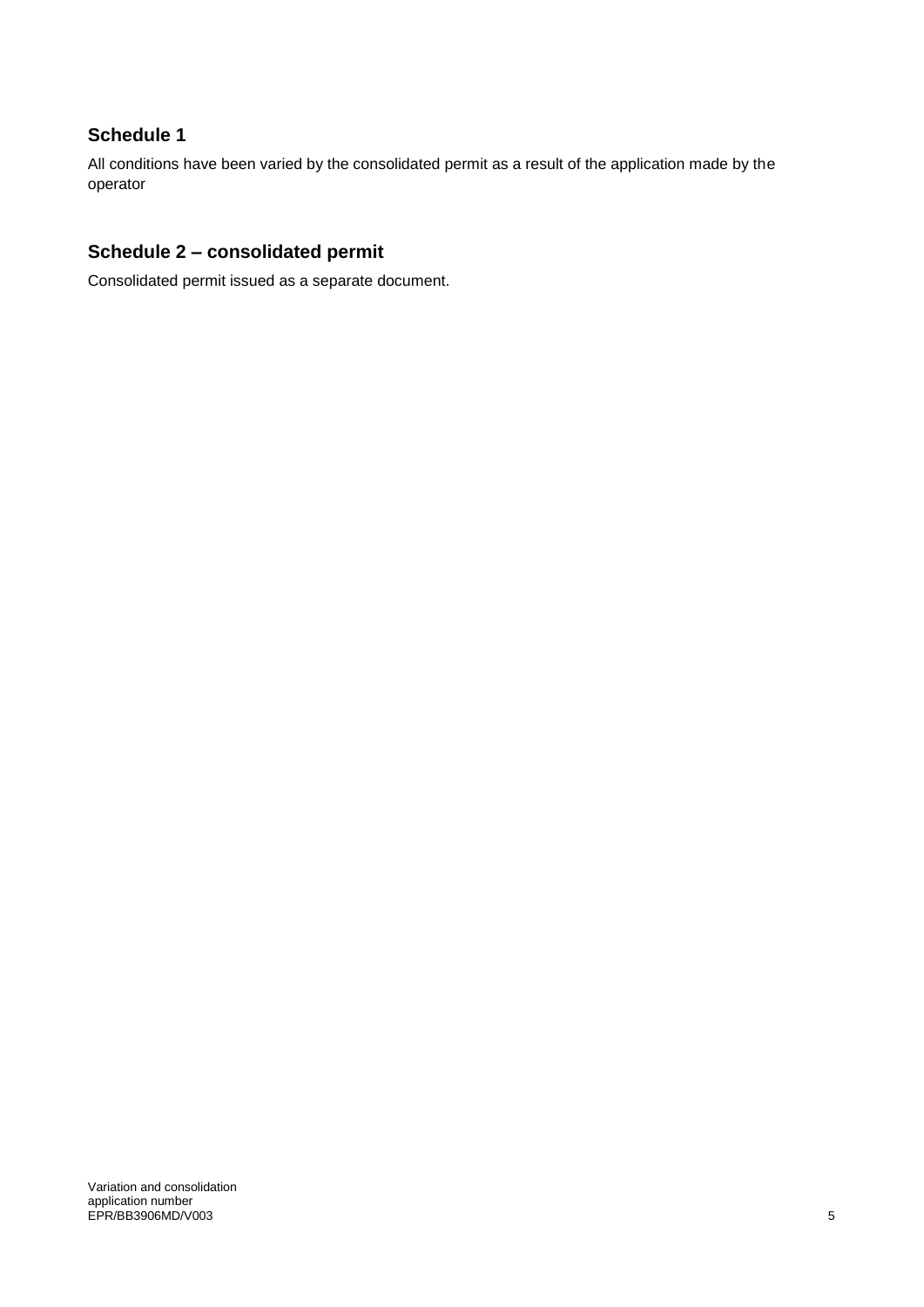### **Permit**

### **The Environmental Permitting (England and Wales) Regulations 2016**

#### **Permit number**

#### **EPR/BB3906MD**

This is the consolidated permit referred to in the variation and consolidation notice for application EPR/BB3906MD/V003 authorising,

**Land Logical Ltd** ("the operator")

whose registered office is

**Unit C 3 Regal Way Watford WD24 4YJ**

company registration number 08272647

to operate a regulated facility at

**Stone Pit 1 Cotton Lane Stone Dartford Kent DA9 9ED**

to the extent authorised by and subject to the conditions of this permit.

| <b>Name</b>               | Date       |  |
|---------------------------|------------|--|
| Dominiqua Drakeford-Allen | 11/12/2018 |  |

Authorised on behalf of the Environment Agency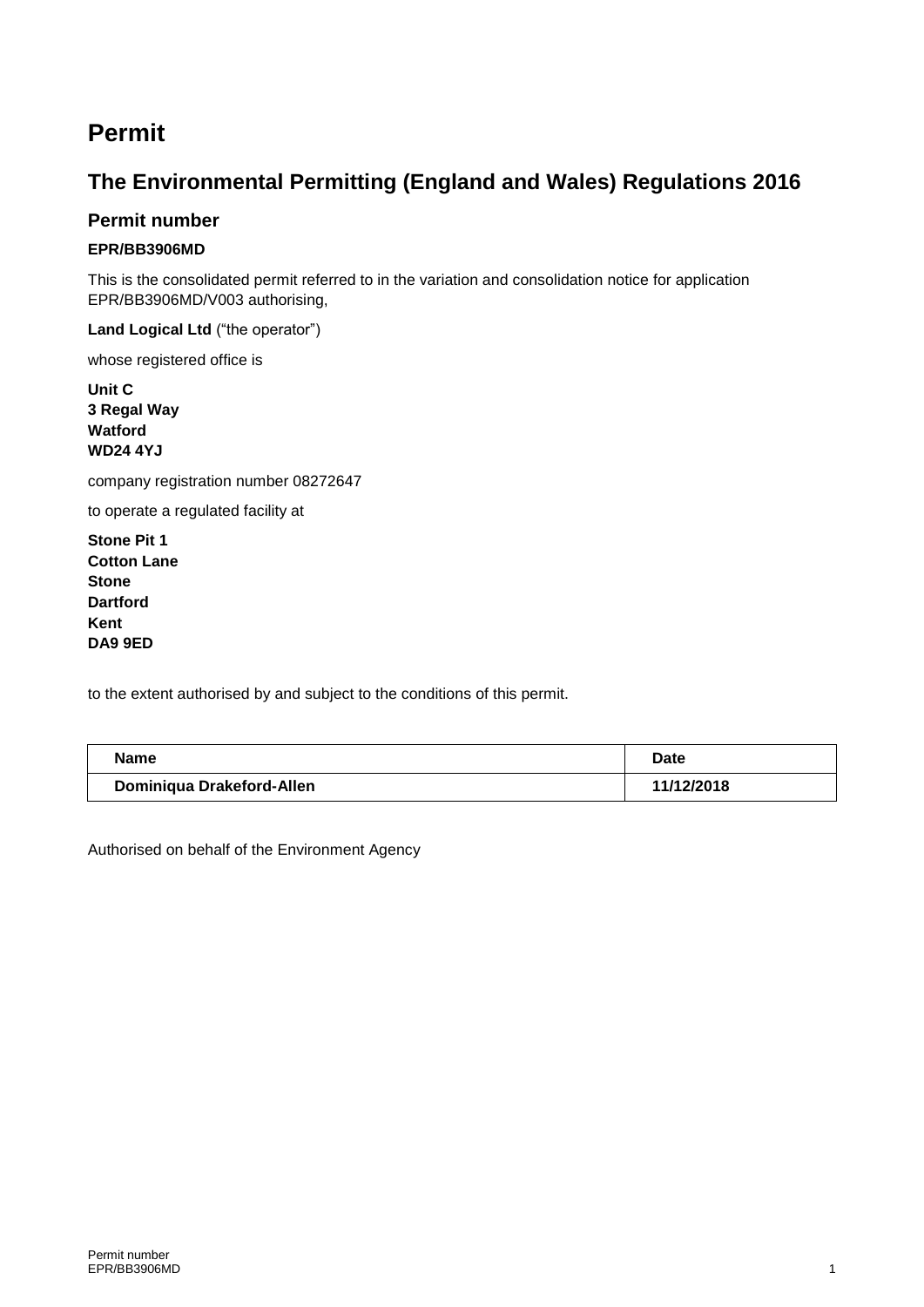## **Conditions**

### **1 Management**

#### **1.1 General management**

- 1.1.1 The operator shall manage and operate the activities:
	- (a) in accordance with a written management system that identifies and minimises risks of pollution, including those arising from operations, maintenance, accidents, incidents, non-conformances, closure and those drawn to the attention of the operator as a result of complaints; and
	- (b) using sufficient competent persons and resources.
- 1.1.2 Records demonstrating compliance with condition 1.1.1 shall be maintained.
- 1.1.3 Any person having duties that are or may be affected by the matters set out in this permit shall have convenient access to a copy of it kept at or near the place where those duties are carried out.
- 1.1.4 The operator shall comply with the requirements of an approved competence scheme.

#### **1.2 Avoidance, recovery and disposal of wastes produced by the activities**

- 1.2.1 The operator shall take appropriate measures to ensure that:
	- (a) the waste hierarchy referred to in Article 4 of the Waste Framework Directive is applied to the generation of waste by the activities; and
	- (b) any waste generated by the activities is treated in accordance with the waste hierarchy referred to in Article 4 of the Waste Framework Directive; and
	- (c) where disposal is necessary, this is undertaken in a manner which minimises its impact on the environment.
- 1.2.2 The operator shall review and record at least every four years whether changes to those measures should be made and take any further appropriate measures identified by a review.

### **2 Operations**

#### **2.1 Permitted activities**

2.1.1 The operator is only authorised to carry out the activities specified in schedule 1 table S1.1 (the "activities").

#### **2.2 The site**

2.2.1 The activities shall not extend beyond the site, being the land shown edged in green on the site plan at schedule 7 to this permit.

#### **2.3 Operating techniques**

2.3.1 The activities shall, subject to the conditions of this permit, be operated using the techniques and in the manner described in the documentation specified in schedule 1, table S1.2, unless otherwise agreed in writing by the Environment Agency.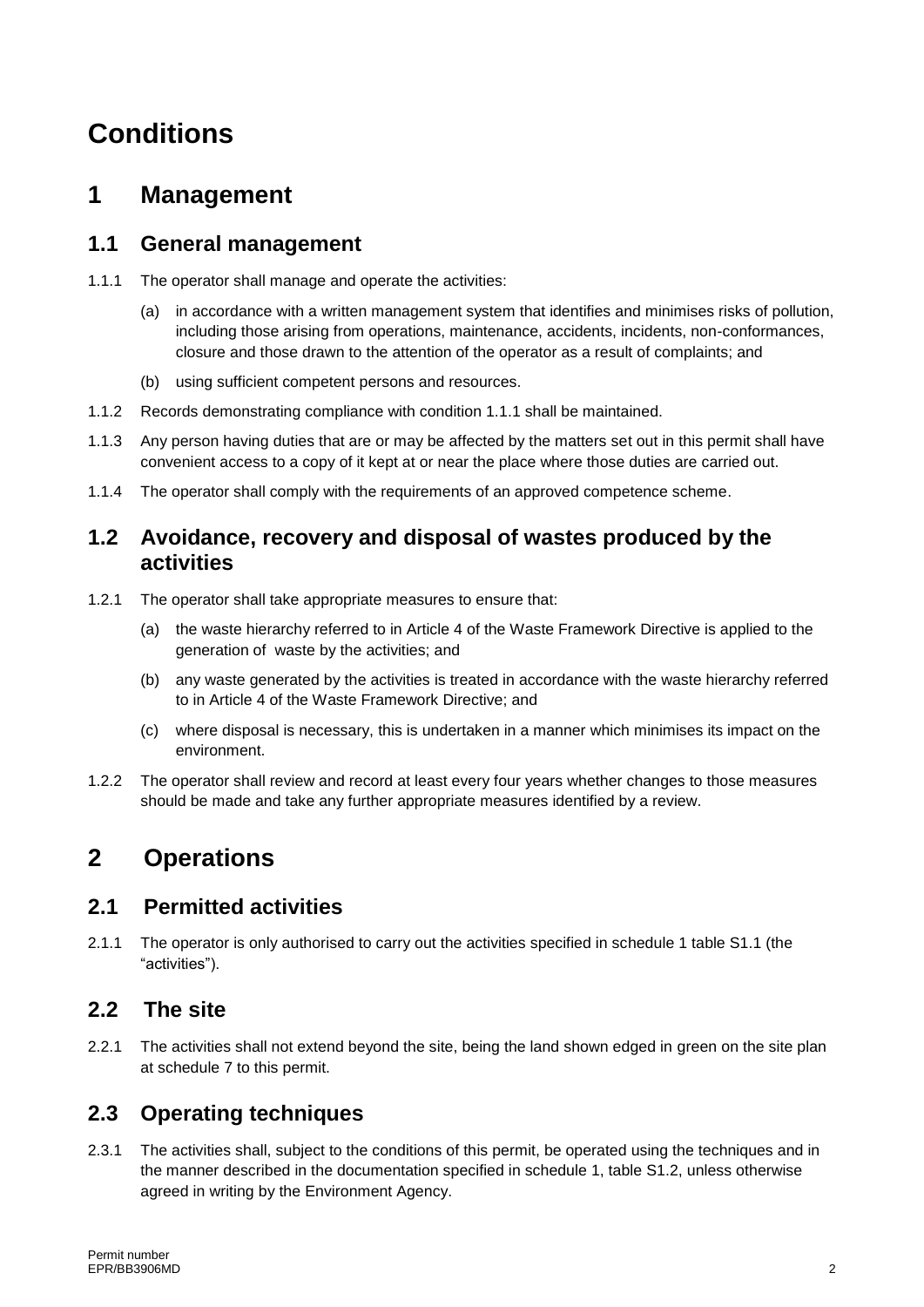2.3.2 If notified by the Environment Agency that the activities are giving rise to pollution, the operator shall submit to the Environment Agency for approval within the period specified, a revision of any plan or other documentation ("plan") specified in schedule 1, table S1.2 or otherwise required under this permit which identifies and minimises the risks of pollution relevant to that plan , and shall implement the approved revised plan in place of the original from the date of approval, unless otherwise agreed in writing by the Environment Agency.

#### **2.4 Waste acceptance**

- 2.4.1 Waste shall only be accepted if:
	- (a) it is of a type and quantity listed in schedule 2 table S2.1 and table S2.2; and
	- (b) it has been identified as a suitable waste in the approved waste recovery plan;
	- (c) its chemical, physical and biological characteristics make it suitable for its intended use on the site; and
	- (d) it fulfils the approved waste acceptance criteria; and
	- (e) all the approved waste acceptance procedures have been completed; and
	- (f) it conforms to the description in the documentation supplied by the producer and holder; and
	- (g) It is not waste consisting solely or mainly of dusts, powders or loose fibres; and
	- (h) It is not hazardous wastes; and
	- (i) It is not waste in liquid form.
- 2.4.2 The operator shall:
	- (a) visually inspect without unloading it, waste that is not in an enclosed container or enclosed vehicle on arrival at the site and waste at the point of deposit; and
	- (b) be satisfied that the waste conforms to the requirements of condition 2.4.1.
- 2.4.3 The total quantity of waste that shall be deposited under the permit shall be limited by the final levels shown on the final levels contour plan referenced in schedule 1 table S1.2.

#### **2.5 Improvement programme**

- 2.5.1 The operator shall complete the improvements specified in schedule 1 table S1.3 by the date specified in that table unless otherwise agreed in writing by the Environment Agency.
- 2.5.2 Except in the case of an improvement which consists only of a submission to the Environment Agency, the operator shall notify the Environment Agency within 14 days of completion of each improvement.

#### **2.6 Site Engineering**

- 2.6.1 No construction of gas infrastructure shall commence until the operator has submitted relevant construction proposals or a written request to use previous construction proposals and the Environment Agency has confirmed that it is satisfied with the construction proposals.
- 2.6.2 The construction of the gas infrastructure shall take place only in accordance with the approved construction proposals unless:
	- (a) any change to the approved construction proposals would have no impact on the performance of any element of the design; or
	- (b) a change has otherwise been agreed in writing by the Environment Agency.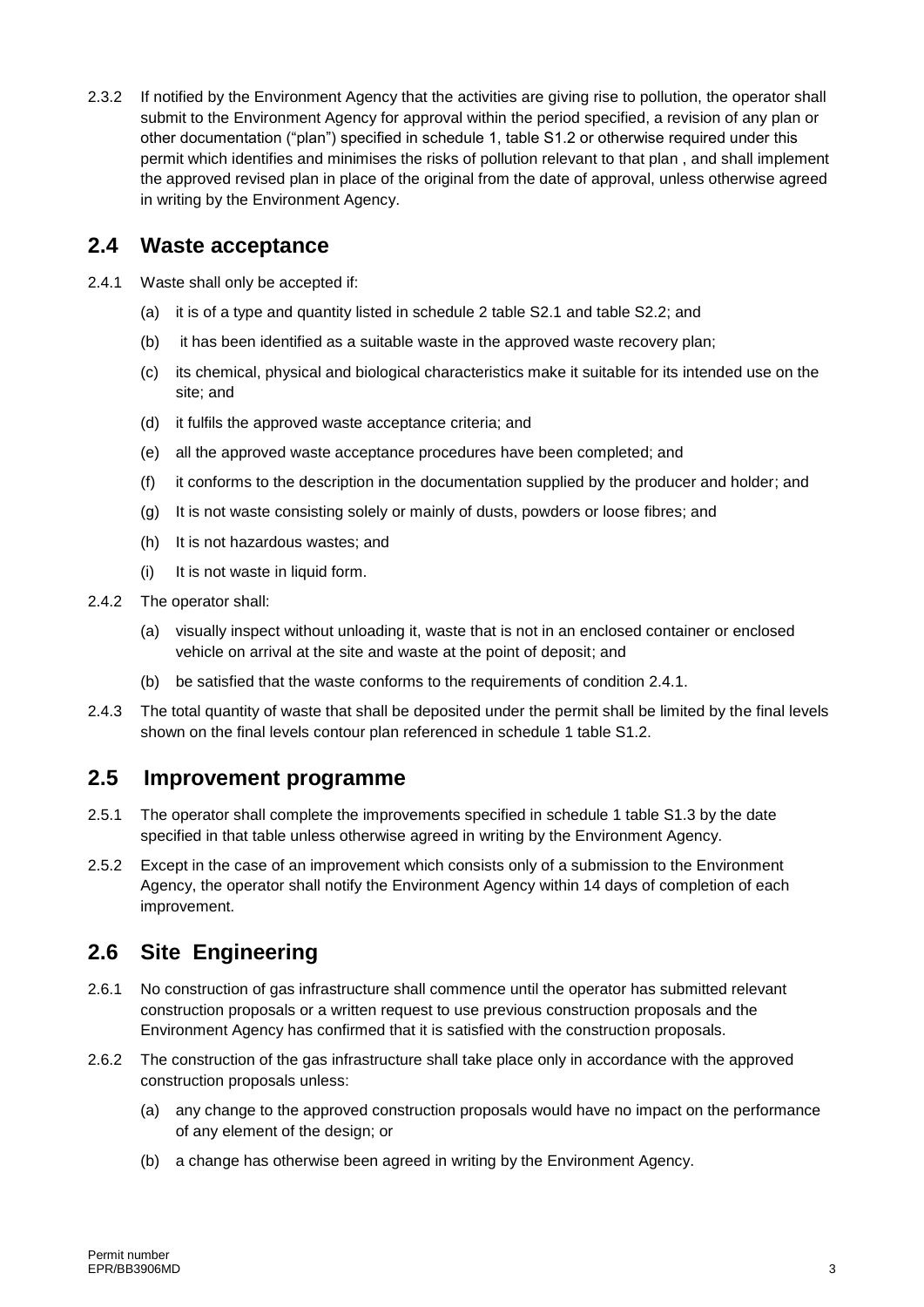- 2.6.3 The operator shall submit a CQA Validation Report as soon as practicable following the construction of the relevant gas infrastructure.
- 2.6.4 Where pollution controls are immediately necessary to prevent an incident or accident, then conditions 2.5.1 and 2.5.2 do not apply and the relevant landfill infrastructure may be constructed, provided that the construction proposals are submitted to the Environment Agency as soon as practicable.
- 2.6.5 For the purposes of conditions 2.5.1 and 2.5.3 the Environment Agency shall be deemed to be satisfied where it has not, within the period of four weeks from the date of receipt of the relevant construction proposals or CQA Validation Report, either:
	- (a) confirmed whether or not it is satisfied; or
	- (b) informed the operator that it requires further information.
- 2.6.6 Where the Environment Agency has required further information under condition 2.5.5(b), the Environment Agency shall be deemed to be satisfied where it has not, within the period of four weeks from the date of receipt of the further information, either:
	- (a) confirmed whether or not it is satisfied; or
	- (b) informed the operator that it requires further information.

#### **2.7 Gas management**

- 2.7.1 The operator shall take appropriate measures, including, but not limited to, those specified in any approved gas management plan, to:
	- (a) collect landfill gas; and
	- (b) control the migration of landfill gas.
- 2.7.2 The operator shall use the collected landfill gas to produce energy. If the collected landfill gas cannot be used to produce energy, the operator shall use appropriate measures to flare or treat the gas in accordance with an approved landfill gas management plan.
- 2.7.3 The operator shall:
	- (a) if notified by the Environment Agency, submit to the Environment Agency for approval within the period specified, a revised landfill gas management plan;
	- (b) implement the revised landfill gas management plan, from the date of approval, unless otherwise agreed in writing by the Environment Agency.

### **3 Emissions and monitoring**

#### **3.1 Emissions to water, air or land**

- 3.1.1 The limits in schedule 3 shall not be exceeded.
- 3.1.2 There shall be no point source emissions to water, air or land except from the sources and emission points listed in schedule 3 table S3.1.
- 3.1.3 For the following activities referenced in schedule 1, table S1.1, A2 to A3, the limits given in Table S3.1 shall not be exceeded, save that compliance with an emission limit in that table shall include incorporation of the uncertainty allowance stated in Environment Agency guidance LFTGN 05 and LFTGN 08.

#### **3.2 Emissions of substances not controlled by emission limits**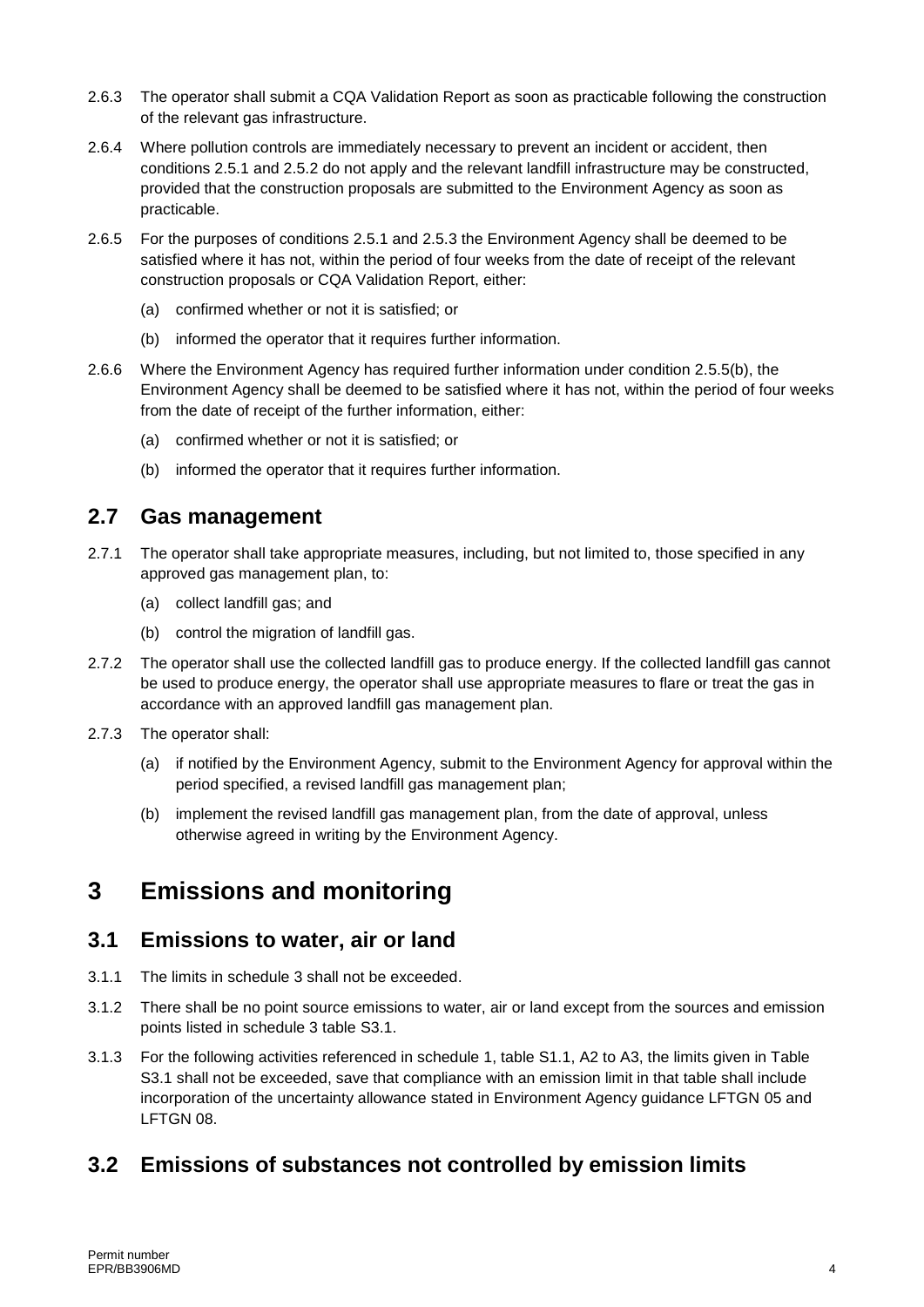- 3.2.1 Emissions of substances not controlled by emission limits (excluding odour) shall not cause pollution. The operator shall not be taken to have breached this condition if appropriate measures, including, but not limited to, those specified in any approved emissions management plan, have been taken to prevent or where that is not practicable, to minimise, those emissions.
- 3.2.2 The operator shall:
	- (a) if notified by the Environment Agency that the activities are giving rise to pollution, submit to the Environment Agency for approval within the period specified, an emissions management plan which identifies and minimises the risks of pollution from emissions of substances not controlled by emission limits;
	- (b) implement the approved emissions management plan, from the date of approval, unless otherwise agreed in writing by the Environment Agency.

#### **3.3 Odour**

- 3.3.1 Emissions from the activities shall be free from odour at levels likely to cause pollution outside the site, as perceived by an authorised officer of the Environment Agency, unless the operator has used appropriate measures, including, but not limited to, those specified in any approved odour management plan, to prevent or where that is not practicable to minimise the odour.
- 3.3.2 The operator shall:
	- (a) if notified by the Environment Agency that the activities are giving rise to pollution outside the site due to odour, submit to the Environment Agency for approval within the period specified, an odour management plan which identifies and minimises the risks of pollution from odour;
	- (b) implement the approved odour management plan, from the date of approval, unless otherwise agreed in writing by the Environment Agency.

#### **3.4 Noise and vibration**

- 3.4.1 Emissions from the activities shall be free from noise and vibration at levels likely to cause pollution outside the site, as perceived by an authorised officer of the Environment Agency, unless the operator has used appropriate measures, including, but not limited to, those specified in any approved noise and vibration management plan to prevent or where that is not practicable to minimise the noise and vibration.
- 3.4.2 The operator shall:
	- (a) if notified by the Environment Agency that the activities are giving rise to pollution outside the site due to noise and vibration, submit to the Environment Agency for approval within the period specified, a noise and vibration management plan which identifies and minimises the risks of pollution from noise and vibration;
	- (b) implement the approved noise and vibration management plan, from the date of approval, unless otherwise agreed in writing by the Environment Agency.

#### **3.5 Monitoring**

- 3.5.1 The operator shall, unless otherwise agreed in writing by the Environment Agency, undertake the monitoring and any other actions specified in the following tables in schedule 3 to this permit:
	- (a) Point source emissions specified in tables S3.1; and
	- (b) Landfill gas specified in tables S3.2, S3.3 and S3.4.
- 3.5.2 The operator shall maintain records of all monitoring required by this permit including records of the taking and analysis of samples, instrument measurements (periodic and continual), calibrations, examinations, tests and surveys and any assessment or evaluation made on the basis of such data.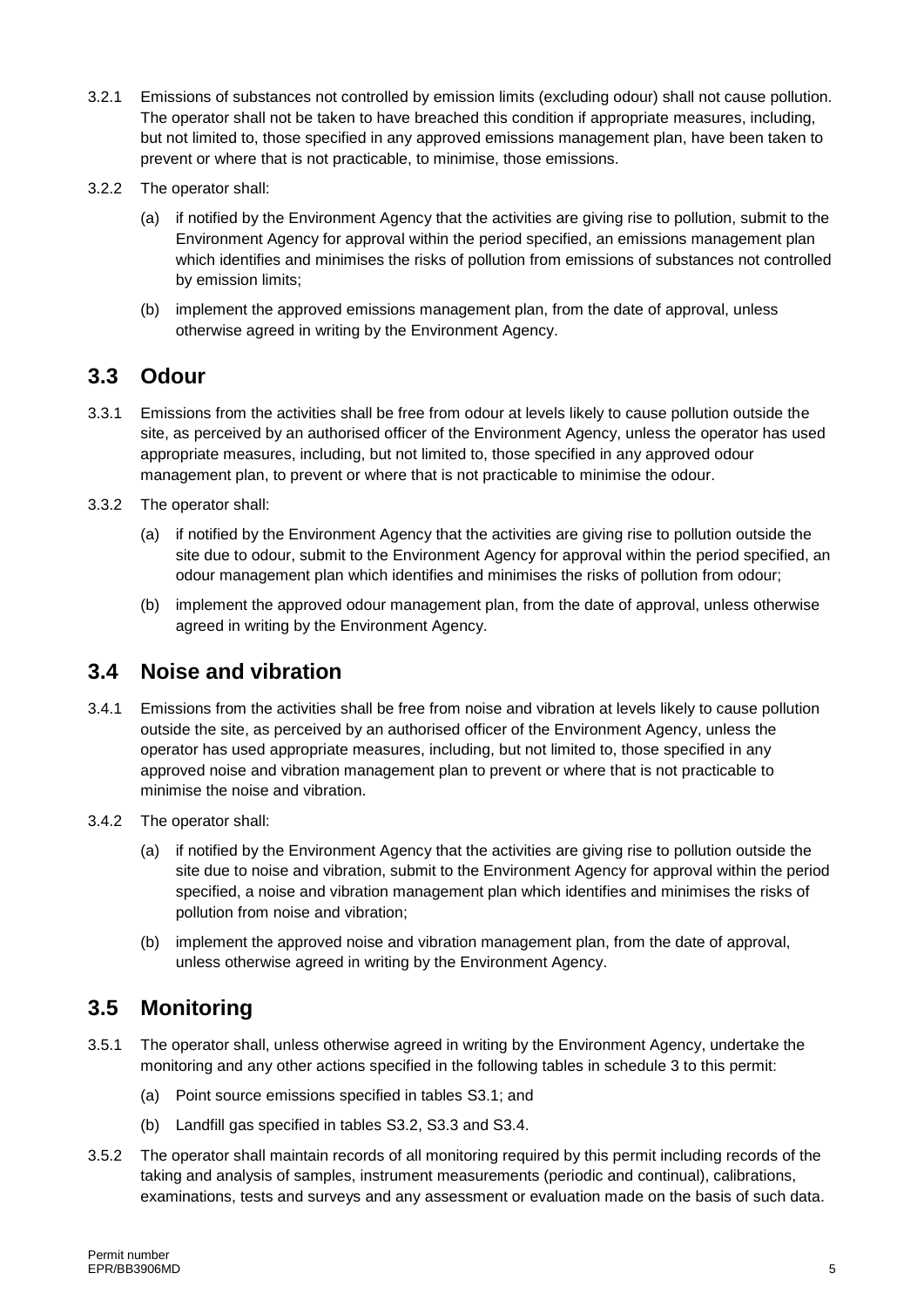- 3.5.3 Monitoring equipment, techniques, personnel and organisations employed for the emissions monitoring programme and the environmental or other monitoring specified in condition 3.5.1 shall have either MCERTS certification or MCERTS accreditation (as appropriate), where available, unless otherwise agreed in writing by the Environment Agency.
- 3.5.4 Permanent means of access shall be provided to enable sampling/monitoring to be carried out in relation to the emission points specified in schedule 3 table S3.1 unless otherwise agreed in writing by the Environment Agency.

#### **3.6 Pests**

- 3.6.1 The activities shall not give rise to the presence of pests which are likely to cause pollution, hazard or annoyance outside the boundary of the site. The operator shall not be taken to have breached this condition if appropriate measures, including, but not limited to, those specified in any approved pests management plan, have been taken to prevent or where that is not practicable, to minimise the presence of pests on the site.
- 3.6.2 The operator shall:
	- (a) if notified by the Environment Agency, submit to the Environment Agency for approval within the period specified, a pests management plan which identifies and minimises risks of pollution, hazard or annoyance from pests;
	- (b) implement the pests management plan, from the date of approval, unless otherwise agreed in writing by the Environment Agency.

### **4 Information**

#### **4.1 Records**

- 4.1.1 All records required to be made by this permit shall:
	- (a) be legible;
	- (b) be made as soon as reasonably practicable;
	- (c) if amended, be amended in such a way that the original and any subsequent amendments remain legible, or are capable of retrieval; and
	- (d) be retained, unless otherwise agreed in writing by the Environment Agency, for at least 6 years from the date when the records were made, or in the case of the following records until permit surrender:
		- (i) sub-surface landfill gas monitoring;
		- (ii) landfill gas generation and collection;
		- (iii) off-site environmental effects; and
		- (iv) matters which affect the condition of the land and groundwater.
- 4.1.2 The operator shall keep on site all records, plans and the management system required to be maintained by this permit, unless otherwise agreed in writing by the Environment Agency.

#### **4.2 Reporting**

4.2.1 The operator shall send all reports and notifications required by the permit to the Environment Agency using the contact details supplied in writing by the Environment Agency.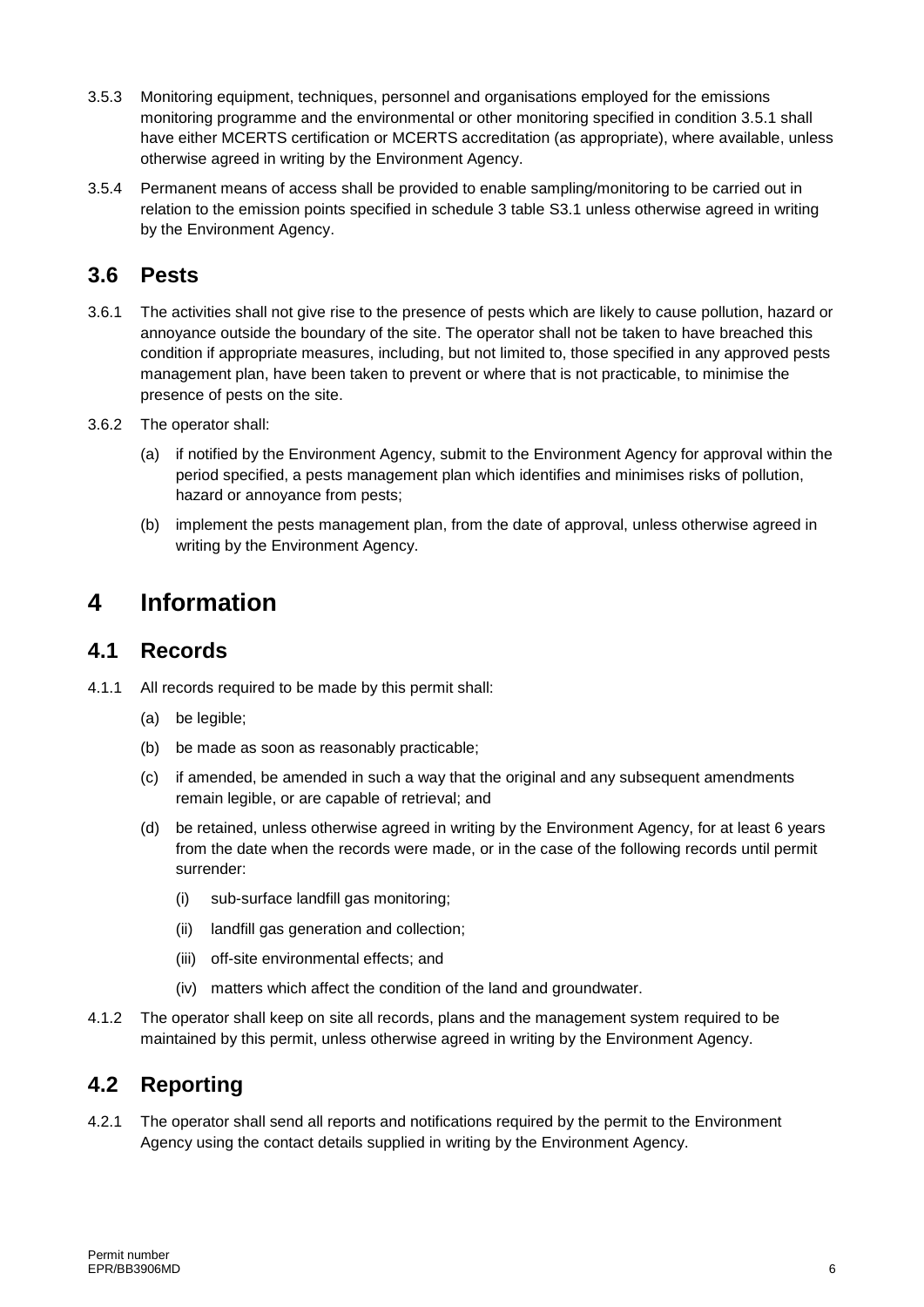- 4.2.2 Within one month of the end of each quarter, the operator shall submit to the Environment Agency using the form made available for the purpose, the information specified on the form relating to the site and the waste accepted and removed from it during the previous quarter.
- 4.2.3 Within 28 days of the end of the reporting period the operator shall, unless otherwise agreed in writing by the Environment Agency, submit reports of the monitoring and assessment carried out in accordance with the conditions of this permit, as follows:
	- (a) in respect of the parameters and emission points specified in schedule 4 table S4.1;
	- (b) for the reporting periods specified in schedule 4 table S4.1 and using the forms specified in schedule 4 table S4.2 ; and
	- (c) giving the information from such results and assessments as may be required by the forms specified in those tables
- 4.2.4 The operator shall submit the topographical survey plans required by condition 3.5.3 (a) and (b) to the Environment Agency within one month of the completion of the survey

#### **4.3 Notifications**

- 4.3.1 In the event that the operation of the activities gives rise to an incident or accident which significantly affects or may significantly affect the environment, the operator must immediately—
	- (a) inform the Environment Agency,
	- (b) take the measures necessary to limit the environmental consequences of such an incident or accident, and
	- (c) take the measures necessary to prevent further possible incidents or accidents;
- 4.3.2 In the event of a breach of any permit condition the operator must immediately—
	- (a) inform the Environment Agency, and
	- (b) take the measures necessary to ensure that compliance is restored within the shortest possible time.
- 4.3.3 In the event of a breach of permit condition which poses an immediate danger to human health or threatens to cause an immediate significant adverse effect on the environment, the operator must immediately suspend the operation of the activities or the relevant part of it until compliance with the permit conditions has been restored.
- 4.3.4 Any information provided under condition 4.3.1 shall be confirmed by sending the information listed in schedule 5 to this permit within the time period specified in that schedule.
- 4.3.5 Where the Environment Agency has requested in writing that it shall be notified when the operator is to undertake monitoring and/or spot sampling, the operator shall inform the Environment Agency when the relevant monitoring and/or spot sampling is to take place. The operator shall provide this information to the Environment Agency at least 14 days before the date the monitoring is to be undertaken.
- 4.3.6 The Environment Agency shall be notified within 14 days of the occurrence of the following matters, except where such disclosure is prohibited by Stock Exchange rules:

Where the operator is a registered company:

- (a) any change in the operator's trading name, registered name or registered office address; and
- (b) any steps taken with a view to the operator going into administration, entering into a company voluntary arrangement or being wound up.

Where the operator is a corporate body other than a registered company: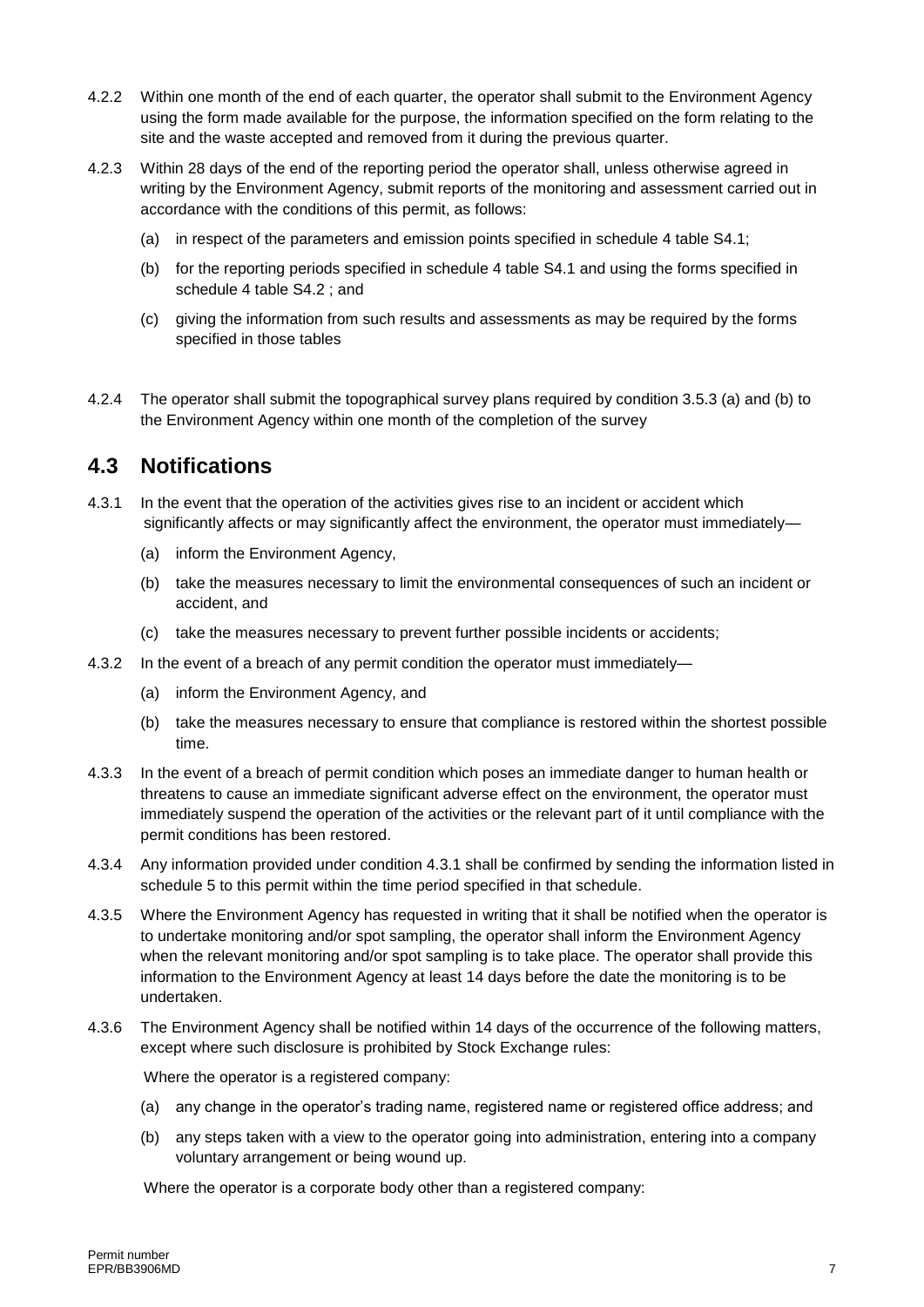- (a) any change in the operator's name or address; and
- (c) any steps taken with a view to the dissolution of the operator.

In any other case:

- (a) the death of any of the named operators (where the operator consists of more than one named individual);
- (b) any change in the operator's name(s) or address(es); and
- (d) any steps taken with a view to the operator, or any one of them, going into bankruptcy, entering into a composition or arrangement with creditors, or, in the case of them being in a partnership, dissolving the partnership.
- 4.3.7 Where the operator proposes to make a change in the nature or functioning, or an extension of the activities, which may have consequences for the environment and the change is not otherwise the subject of an application for approval under the Regulations or this permit:
	- (a) the Environment Agency shall be notified at least 14 days before making the change; and
	- (b) the notification shall contain a description of the proposed change in operation.
- 4.3.8 The operator shall notify the Environment Agency in writing:
	- (a) at least 14 days before the commencement of the recovery activity;
	- (b) within 14 days of completion of the recovery activity.

#### **4.4 Interpretation**

- 4.4.1 In this permit the expressions listed in schedule 6 shall have the meaning given in that schedule.
- 4.4.2 In this permit references to reports and notifications mean written reports and notifications, except where reference is made to notification being made 'immediately', in which case it may be provided by telephone.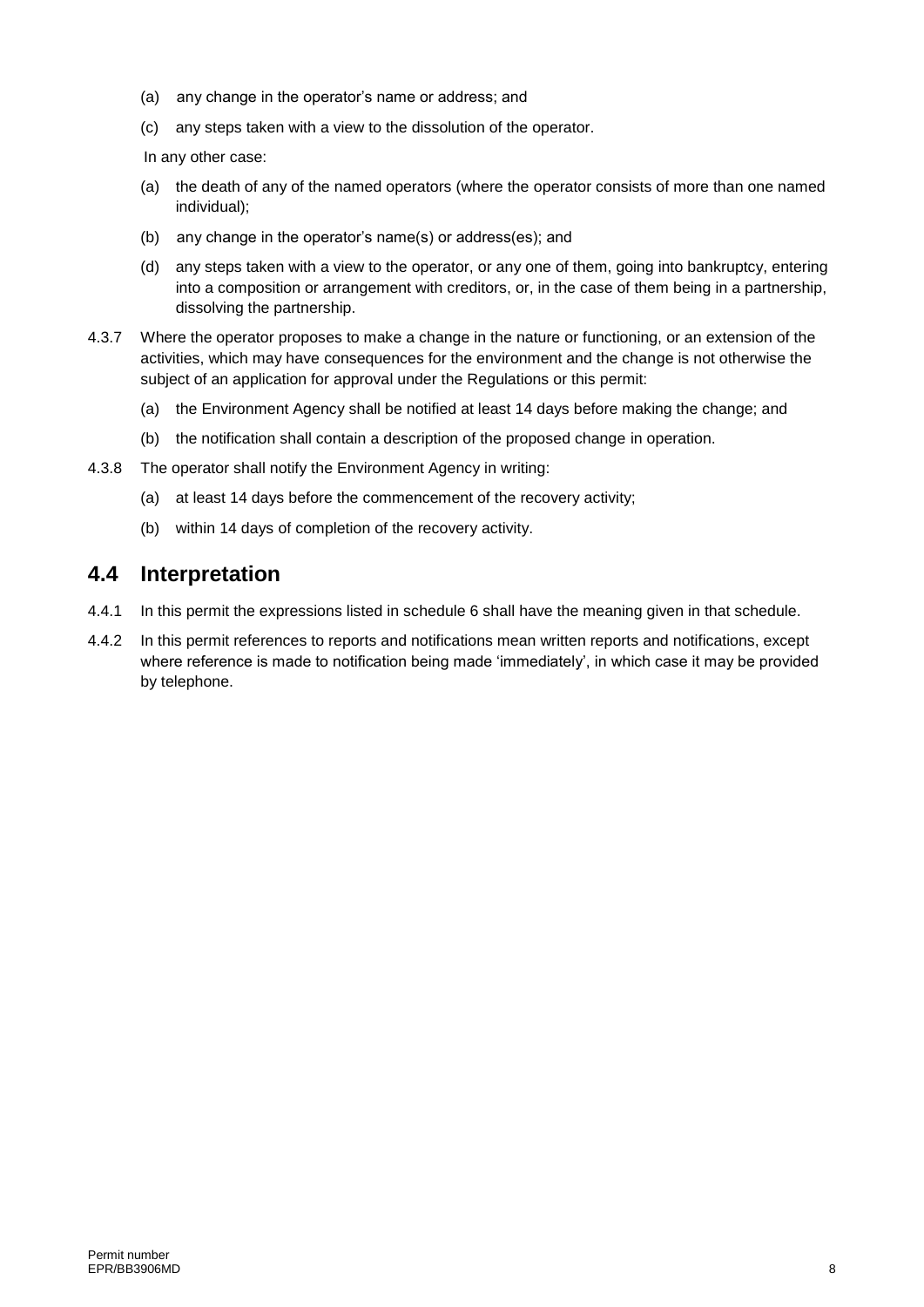## **Schedule 1 – Operations**

| <b>Table S1.1 activities</b>                                    |                                                                                                                                                                                                                                                                                                                              |                                                                                                                                                                                                                                                                                                                                                                                |  |  |  |
|-----------------------------------------------------------------|------------------------------------------------------------------------------------------------------------------------------------------------------------------------------------------------------------------------------------------------------------------------------------------------------------------------------|--------------------------------------------------------------------------------------------------------------------------------------------------------------------------------------------------------------------------------------------------------------------------------------------------------------------------------------------------------------------------------|--|--|--|
| <b>Activity</b><br>reference                                    | Description of activities for waste<br>operations                                                                                                                                                                                                                                                                            | <b>Limits of activities</b>                                                                                                                                                                                                                                                                                                                                                    |  |  |  |
| A1<br>Deposit of<br>waste to land<br>as a recovery<br>operation | R3: Recycling/reclamation of organic<br>substances which are not used as solvents<br>R5: Recycling/reclamation of other<br>inorganic materials<br>R13: Storage of waste pending any of the<br>operations numbered R1 to R12 (excluding<br>temporary storage, pending collection, on<br>the site where the waste is produced) | Secure storage and use of approved wastes<br>for the purposes of reclamation, restoration<br>or improvement of land as detailed in the<br>approved Waste Recovery Plan.<br>The activities shall not be carried out other<br>than in accordance with the approved<br>Waste Recovery Plan.<br>The quantities given in the approved Waste<br>Recovery Plan shall not be exceeded. |  |  |  |
|                                                                 |                                                                                                                                                                                                                                                                                                                              | The use of waste listed in table S2.1                                                                                                                                                                                                                                                                                                                                          |  |  |  |
| A2<br>Landfill Gas<br><b>Utilisation</b>                        | R1: Utilisation of landfill gas for energy<br>recovery in an appliance with a rated<br>thermal input < 50MW                                                                                                                                                                                                                  | Treatment and utilisation of landfill gas<br>arising from the site.                                                                                                                                                                                                                                                                                                            |  |  |  |
| A <sub>3</sub><br><b>Landfill Gas</b><br>Flaring                | Flaring of landfill gas for disposal in an<br>appliance                                                                                                                                                                                                                                                                      | Landfill gas arising from the landfill.                                                                                                                                                                                                                                                                                                                                        |  |  |  |
| A4<br>Land<br>treatment                                         | R10: Land treatment resulting in benefit to<br>agriculture or ecological improvement                                                                                                                                                                                                                                         | The use of waste listed in table S2.2 for the<br>treatment of land resulting in ecological<br>benefit.<br>Waste listed in table S2.2 shall not be used<br>to treat land that is intended to be brought<br>into agricultural use                                                                                                                                                |  |  |  |
| A5<br>Treatment of<br>waste                                     | R3: Recycling/reclamation of organic<br>substances which are not used as solvents<br>R5: Recycling/reclamation of other<br>inorganic materials<br>R13: Storage of waste pending any of the<br>operations numbered R1 to R12 (excluding<br>temporary storage, pending collection, on<br>the site where the waste is produced) | Treatment of waste listed in table S2.2<br>consisting of sorting, separation, screening,<br>crushing and blending of waste for recovery<br>as a soil, soil substitute or aggregate.                                                                                                                                                                                            |  |  |  |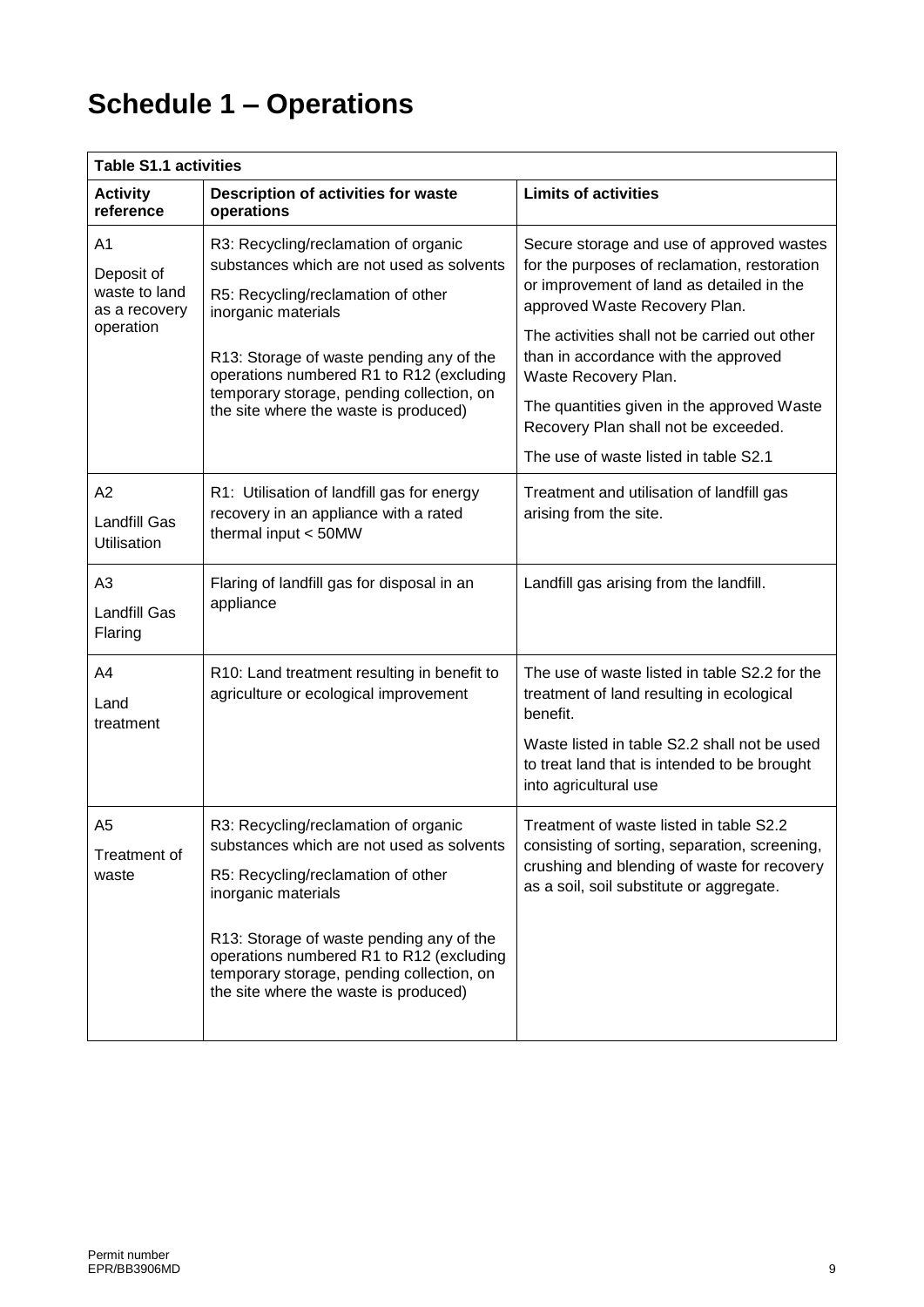| <b>Table S1.2 Operating techniques</b>          |                                                                                                                                                                                                |                                       |  |  |
|-------------------------------------------------|------------------------------------------------------------------------------------------------------------------------------------------------------------------------------------------------|---------------------------------------|--|--|
| <b>Description</b>                              | <b>Parts</b>                                                                                                                                                                                   | <b>Date Received</b>                  |  |  |
| Application                                     | Part B2 and Part B4 of the application forms. Documents<br>provided in response to section 3a - technical standards,<br>Part B4 of the application form.                                       | 16/07/14                              |  |  |
| Application                                     | Operating Techniques for Waste Activities.                                                                                                                                                     | 26/02/15                              |  |  |
| Waste Recovery Plan                             | Waste Recovery Plan - Stone Pit 1, Cotton Lane, Dartford,<br>Kent. DA9 9ED - December 2013 and associated Drawings<br>and Appendix 2                                                           | 06/02/14,<br>02/04/14 and<br>18/09/14 |  |  |
|                                                 | Additional information contained in a letter from PDE<br>Consulting limited to the Environment Agency dated 06/02/14<br>including drawings numbers M11.190 (h).D.002 and M11.190<br>(h).D.003. |                                       |  |  |
|                                                 | Letter from S Walsh and Son Ltd dated 02/04/14.                                                                                                                                                |                                       |  |  |
|                                                 | Email dated 18/09/14 confirming Land Logical Ltd to operate<br>in accordance with the Waste Recovery Plan that was<br>originally produced for S Walsh and Son Ltd and accepted<br>waste types. |                                       |  |  |
| Response to Schedule 5<br>Notice dated 18/12/14 | Noise assessment, landfill gas, gas management and site<br>management.                                                                                                                         | 02/03/15                              |  |  |
| Application                                     | Gas Management Plan, Stone Pit 1 Landfill I Site, Land<br>Logical Limited, dated March 2015.                                                                                                   | 17/03/15                              |  |  |
| Variation application                           | Waste Acceptance Procedure (v2) May 2016                                                                                                                                                       | 05/16                                 |  |  |
| <b>Waste Recovery Plan-</b><br><b>Revised</b>   | Revised Waste Recovery Plan (v2) - Approved 28/06/2018                                                                                                                                         | 11/05/18                              |  |  |

| Table S1.3 Improvement programme requirements |                                                                                                                                                                                                                                                                                                                                                                                                                                                                                                                                                                                                                  |           |  |
|-----------------------------------------------|------------------------------------------------------------------------------------------------------------------------------------------------------------------------------------------------------------------------------------------------------------------------------------------------------------------------------------------------------------------------------------------------------------------------------------------------------------------------------------------------------------------------------------------------------------------------------------------------------------------|-----------|--|
| <b>Reference</b>                              | <b>Requirement</b>                                                                                                                                                                                                                                                                                                                                                                                                                                                                                                                                                                                               | Date      |  |
|                                               | The operator shall replace the landfill gas flare shown on plan 'Stone Pit<br>1, Cotton Lane, Gas Utilisation Compound, Figure 1' which was submitted<br>with the application, to a flare that can be monitored in accordance with<br>the requirements in Table S3.1. Upon replacement of the flare, the<br>operator shall submit a report to the agency for approval which contains<br>the following:<br>• Operational details of the new flare<br>• An air quality assessment to demonstrate that the emissions from<br>the new flare will not exceed the emissions modelled for in the<br>permit application. | completed |  |
| 2                                             | The operator shall divert all landfill gas which is currently discharged via<br>Rig 3, to the Landfill Gas Compound where the gas shall be utilised to<br>produce electricity or, if the gas is not of sufficient quantity or quality, the<br>gas shall be flared.<br>Upon completion of the works, a report shall be provided to the Agency<br>which confirms that the above action has been taken and details what<br>changes have been made to the gas collection infrastructure as a                                                                                                                         | Completed |  |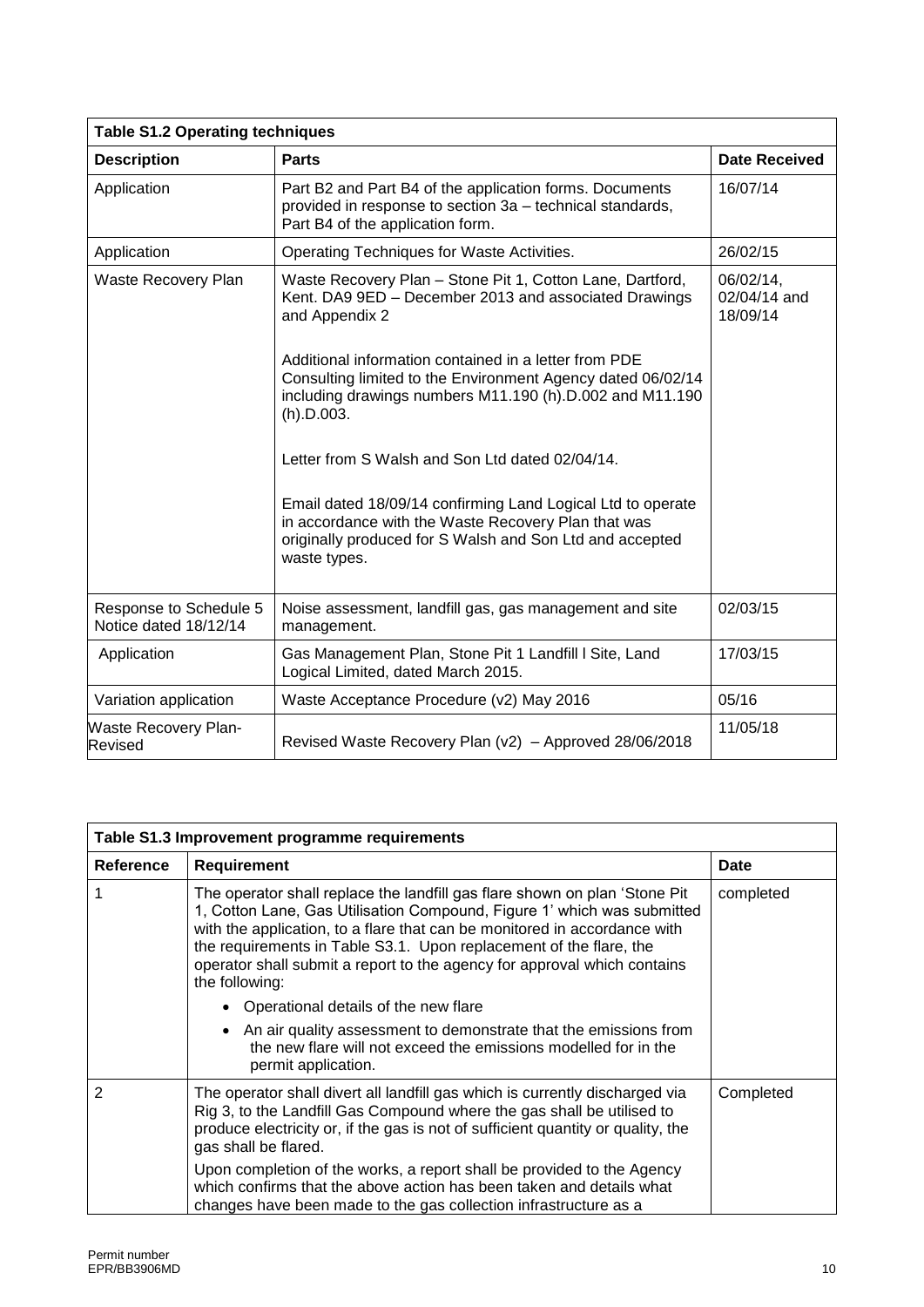| Table S1.3 Improvement programme requirements |                                                                                                                                                                                                                                                                                                                                                                                                                                                                                                                                                                                                                                                                                                              |             |  |  |
|-----------------------------------------------|--------------------------------------------------------------------------------------------------------------------------------------------------------------------------------------------------------------------------------------------------------------------------------------------------------------------------------------------------------------------------------------------------------------------------------------------------------------------------------------------------------------------------------------------------------------------------------------------------------------------------------------------------------------------------------------------------------------|-------------|--|--|
| <b>Reference</b>                              | <b>Requirement</b>                                                                                                                                                                                                                                                                                                                                                                                                                                                                                                                                                                                                                                                                                           | <b>Date</b> |  |  |
|                                               | consequence.                                                                                                                                                                                                                                                                                                                                                                                                                                                                                                                                                                                                                                                                                                 |             |  |  |
| 3                                             | The operator shall undertake 12 monthly rounds of sampling in<br>accordance with Table S3.2 in the following perimeter boreholes:<br>1MP01 Bottom, 1MP01SPZ, 1MP02 Bottom, 1MP02SPZ, 1MP03 Bottom,<br>1MP04 Bottom, 1MP05 Bottom, 1MP06 Bottom, 1MP07 Bottom, 1MP08<br>Bottom, 1MP08 Top, 1MP09 Bottom, 1MP09 Top, 1MP10 Top, 1MP11<br>Bottom, 1MP11 Top, 1MP12 Bottom, 1MP12 Top, 1MP13A Bottom,<br>1MP13B Bottom, 1MP13 Bottom, 1MP13 Top, 1MP14A Bottom, 1MP14B<br>Bottom, 1MP14 Bottom, 1MP15A Bottom, 1MP15B Bottom, 1MP15<br>Bottom, 1MP16A Bottom, 1MP16 Bottom, 1MP17 Bottom, 1MP06 Top,<br>1SP-2/09.                                                                                                | Completed   |  |  |
| 4                                             | Upon completion of the gas monitoring required under improvement<br>condition 3, the operator shall submit to the Agency a report which<br>contains the following:<br>• A proposal for trigger and control limits for methane and carbon<br>dioxide in the perimeter boreholes listed in IC3 (above);<br>An action plan which demonstrates what steps will be taken upon a<br>breach of a control limit; and<br>• Any additional measures to be employed at the site to ensure<br>adequate control of the landfill gas.<br>Upon agreement with the Agency, the operator shall update the Landfill<br>Gas Management Plan to include the additional information required<br>under this improvement condition. | 11/03/2019  |  |  |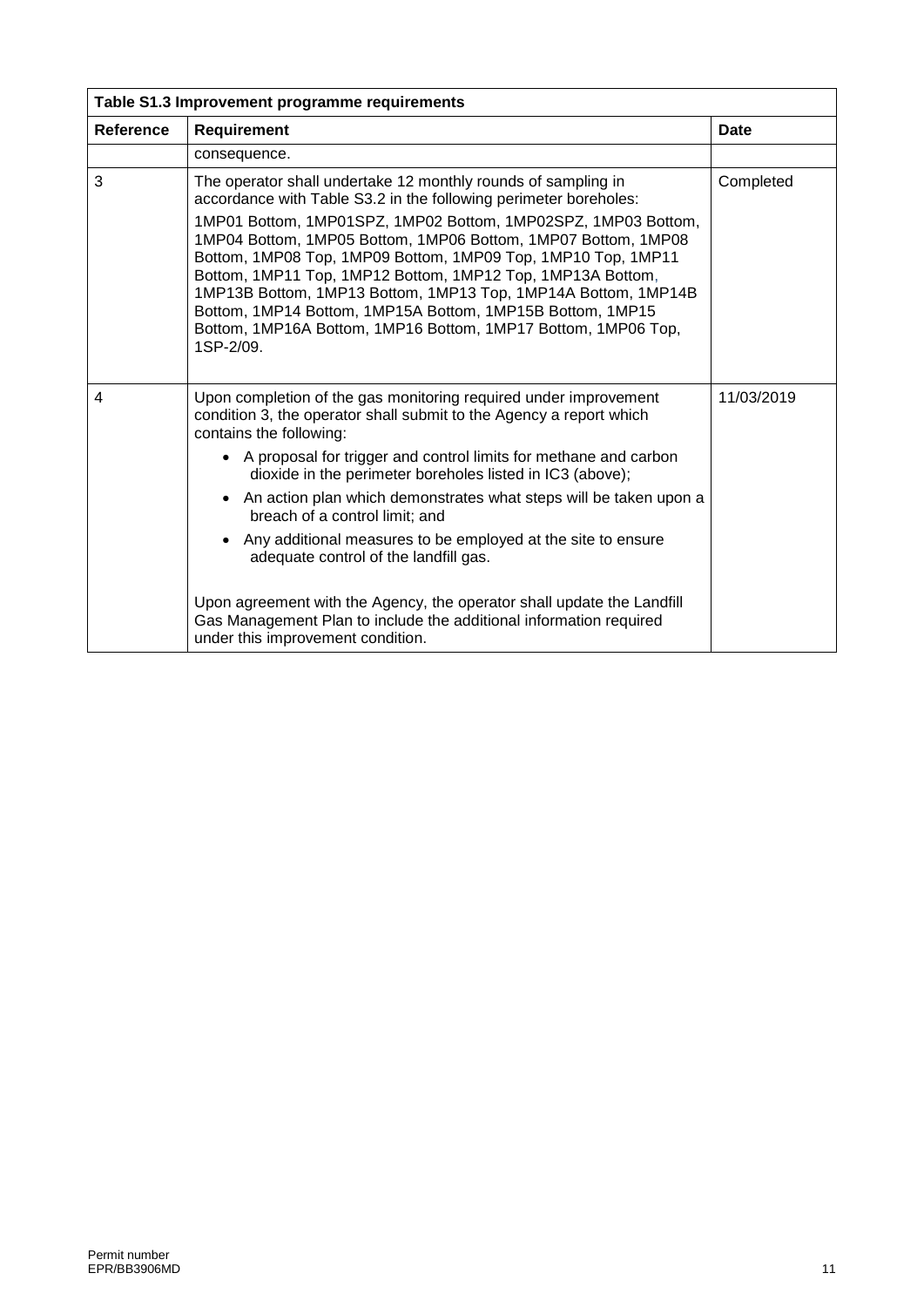## **Schedule 2 – Waste types, raw materials and fuels**

| Table S2.1 Permitted waste types and quantities for deposit of waste to land as a recovery operation |                                                                                                                                                                     |  |  |
|------------------------------------------------------------------------------------------------------|---------------------------------------------------------------------------------------------------------------------------------------------------------------------|--|--|
| <b>Maximum quantity</b>                                                                              | The total quantity of waste accepted at the site shall be 370,000 tonnes a year.<br>The total volume of waste accepted at the site shall be $712,500 \text{ m}^3$ . |  |  |
| Waste code                                                                                           | <b>Description</b>                                                                                                                                                  |  |  |
| 17                                                                                                   | Construction and demolition wastes (including excavated soil from<br>contaminated sites)                                                                            |  |  |
| 1701                                                                                                 | concrete, bricks, tiles and ceramics                                                                                                                                |  |  |
| 17 01 01                                                                                             | concrete                                                                                                                                                            |  |  |
| 17 01 02                                                                                             | <b>bricks</b>                                                                                                                                                       |  |  |
| 17 01 07                                                                                             | mixtures of concrete, bricks, tiles and ceramics other than those mentioned in 1701<br>06                                                                           |  |  |
| 1705                                                                                                 | soil (including excavated soil from contaminated sites), stones and dredging<br>spoil                                                                               |  |  |
| 17 05 04                                                                                             | soil and stones other than those mentioned in 17 05 03                                                                                                              |  |  |

| Table S2.2 Permitted waste types and quantities for land treatment resulting in ecological<br>improvement |                                                                                                                                                                               |  |  |
|-----------------------------------------------------------------------------------------------------------|-------------------------------------------------------------------------------------------------------------------------------------------------------------------------------|--|--|
| <b>Maximum quantity</b>                                                                                   | The total quantity of waste accepted at the site shall be 370,000 tonnes a year.<br>The total volume of waste accepted at the site shall be $712,500$ m <sup>3</sup> .        |  |  |
| Waste code                                                                                                | <b>Description</b>                                                                                                                                                            |  |  |
| 02                                                                                                        | Wastes from agriculture, horticulture, aquaculture, forestry, hunting and<br>fishing, food preparation and processing                                                         |  |  |
| 02 04                                                                                                     | wastes from sugar processing                                                                                                                                                  |  |  |
| 02 04 01                                                                                                  | soil from cleaning and washing beet                                                                                                                                           |  |  |
| 17                                                                                                        | Construction and demolition wastes (including excavated soil from<br>contaminated sites)construction and demolition wastes (including excavated<br>soil                       |  |  |
| 1705                                                                                                      | soil (including excavated soil from contaminated sites), stones and dredging<br>spoil                                                                                         |  |  |
| 17 05 04                                                                                                  | soil and stones other than those mentioned in 17 05 03                                                                                                                        |  |  |
| 19                                                                                                        | Wastes from waste management facilities, off-site waste water treatment<br>plants and the preparation of water intended for human consumption and<br>water for industrial use |  |  |
| 1905                                                                                                      | wastes from aerobic treatment of solid wastes                                                                                                                                 |  |  |
| 19 05 03                                                                                                  | off-specification compost                                                                                                                                                     |  |  |
| 1908                                                                                                      | wastes from waste water treatment plants not otherwise specified                                                                                                              |  |  |
| 19 08 02                                                                                                  | waste from desanding                                                                                                                                                          |  |  |
| 19 08 05                                                                                                  | sludges from treatment of urban waste water                                                                                                                                   |  |  |
| 20                                                                                                        | Municipal wastes (household waste and similar commercial, industrial and<br>institutional wastes) including separately collected fractions                                    |  |  |
| 20 02                                                                                                     | garden and park wastes (including cemetery waste)                                                                                                                             |  |  |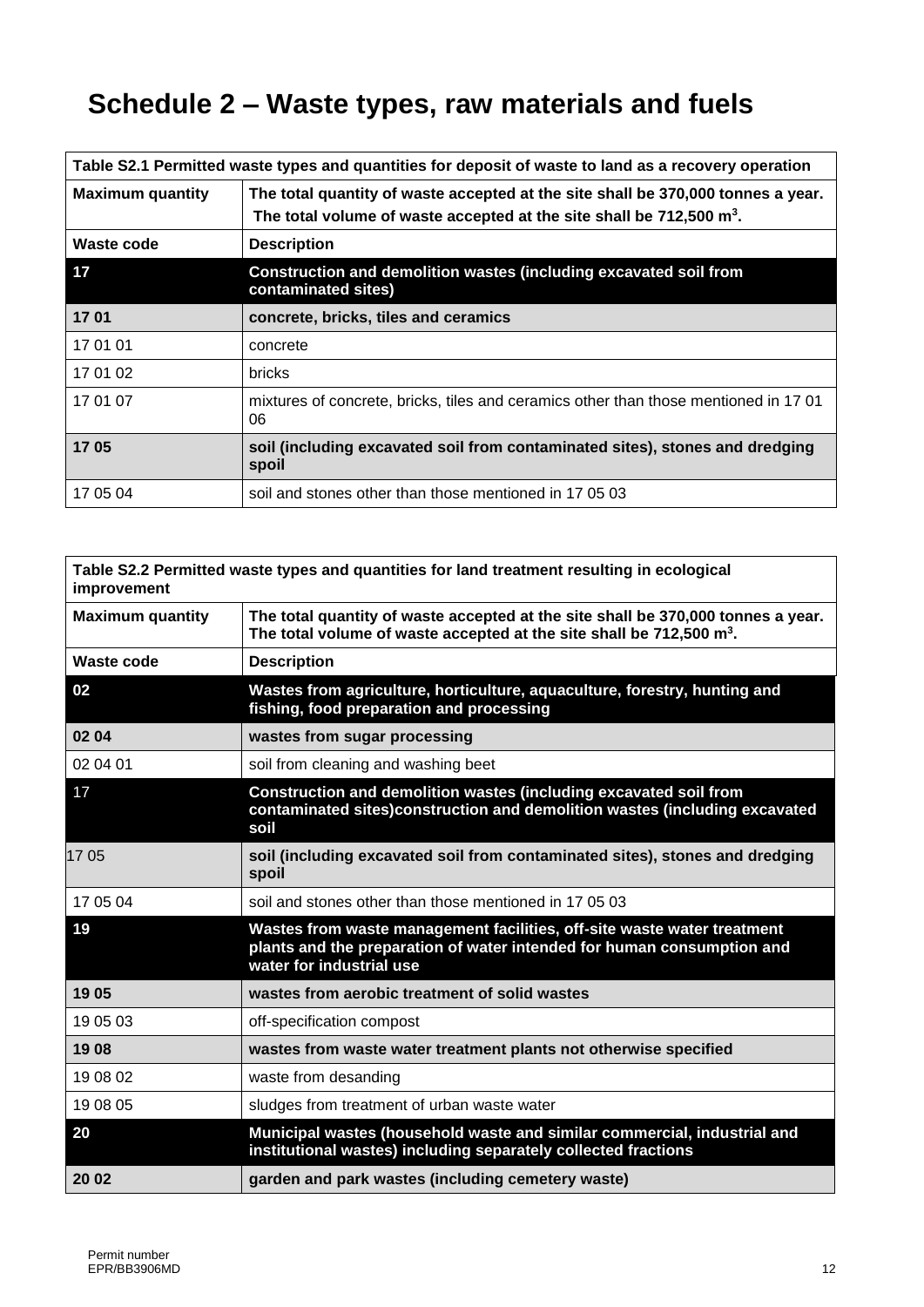| 0 02 02: |  |
|----------|--|
|          |  |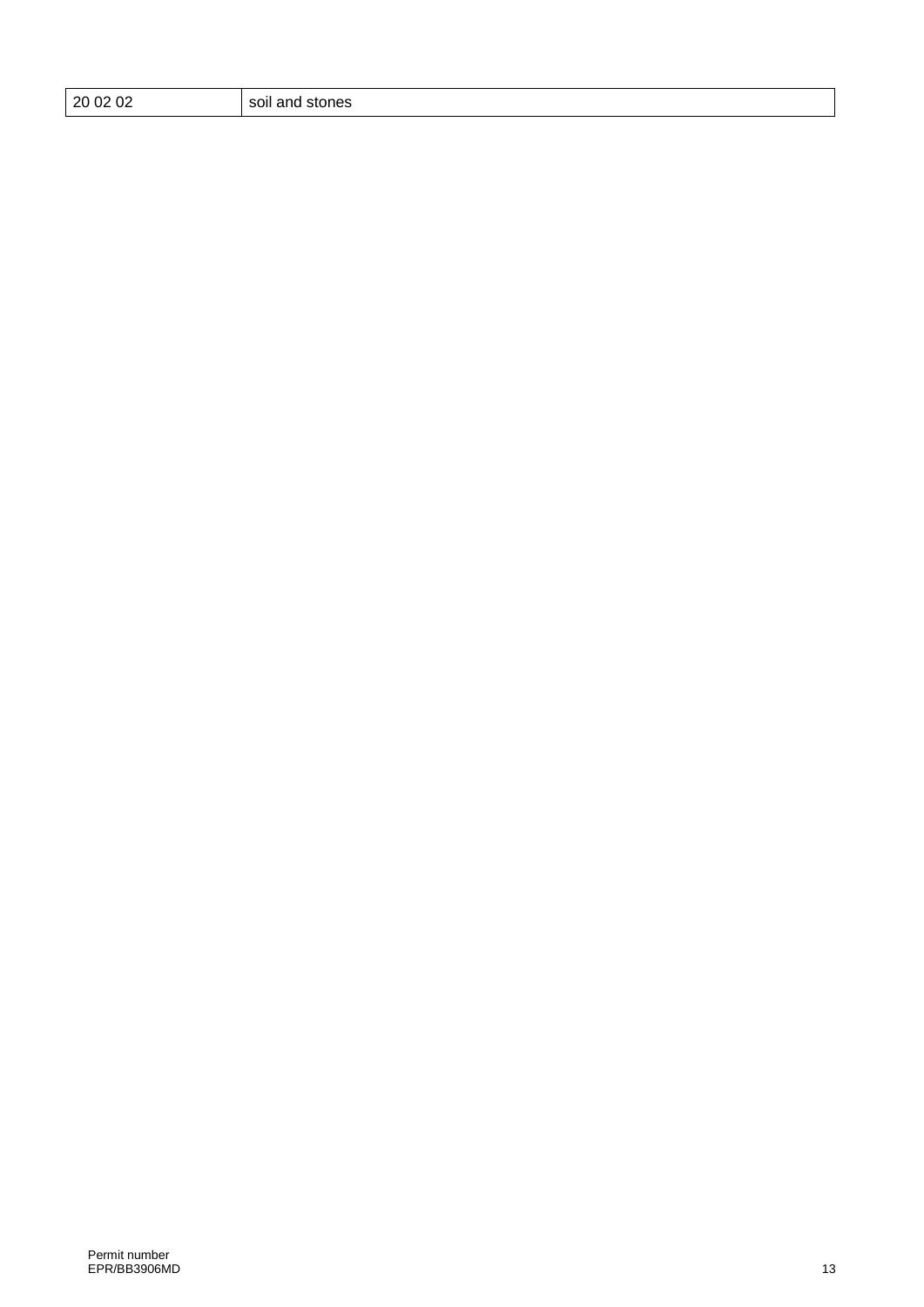## **Schedule 3 – Emissions and monitoring**

| Table S3.1 Point source emissions to air – emission limits and monitoring requirements                                |                       |                                      |                           |                            |                                       |                                                                                                                     |
|-----------------------------------------------------------------------------------------------------------------------|-----------------------|--------------------------------------|---------------------------|----------------------------|---------------------------------------|---------------------------------------------------------------------------------------------------------------------|
| <b>Emission</b><br>point Ref. &<br>Location                                                                           | <b>Parameter</b>      | <b>Source</b>                        | Limit (including<br>unit) | Reference<br><b>Period</b> | <b>Monitoring</b><br><b>Frequency</b> | <b>Monitoring Standard or</b><br><b>Method</b>                                                                      |
| Capstone<br>C50 LFG                                                                                                   | Oxides of<br>Nitrogen | Gas utilisation<br>plant             | 650 mg/m <sup>3</sup>     | Hourly<br>mean             | Annually                              | As per M2 or such other<br>subsequent guidance as may be<br>agreed in writing with the<br><b>Environment Agency</b> |
| Micro-turbine<br>and Scania                                                                                           | CO                    |                                      | 1500 mg/m <sup>3</sup>    |                            |                                       |                                                                                                                     |
| <b>SG1 13ST</b><br>Lean Burn<br><b>LFG Spark</b><br>Ignition<br>Engine<br>shown on<br>plan<br>reference<br>GUP_July18 | <b>Total VOCs</b>     |                                      | 1750 mg/m <sup>3</sup>    |                            |                                       |                                                                                                                     |
| LowCal LFG<br>Flare shown<br>on plan<br>reference<br>GUP_July18                                                       | Oxides of<br>Nitrogen | <b>Landfill Gas</b><br><b>Flares</b> | 150 mg/m $3$              | Hourly<br>mean             | Annually                              | As per M2 or such other<br>subsequent guidance as may be<br>agreed in writing with the<br>Environment Agency.       |
|                                                                                                                       | CO                    |                                      | 100 mg/m $3$              |                            |                                       |                                                                                                                     |
|                                                                                                                       | <b>Total VOCs</b>     |                                      | 10 mg/m $3$               |                            |                                       | Monitoring is unnecessary<br>where the flare is active for<br><10% of the year.                                     |

| Table S3.2 Landfill gas in external monitoring boreholes – limits and monitoring requirements |                  |                               |                                |                                         |
|-----------------------------------------------------------------------------------------------|------------------|-------------------------------|--------------------------------|-----------------------------------------|
| <b>Monitoring point Ref. /description</b>                                                     | <b>Parameter</b> | Limit<br>(including<br>units) | <b>Monitoring</b><br>frequency | <b>Monitoring standard</b><br>or method |
| 1SP-1/01 05M, 1SP-1/01 10M, 1SP-1/01 15M, 1SP-<br>1/01 20M, 1SP-1/01 25M. 1SP-1/01 30M,       | Methane          | %                             | Monthly                        | As per LFTGN03                          |
|                                                                                               | Oxygen           | No limit                      |                                | dated September                         |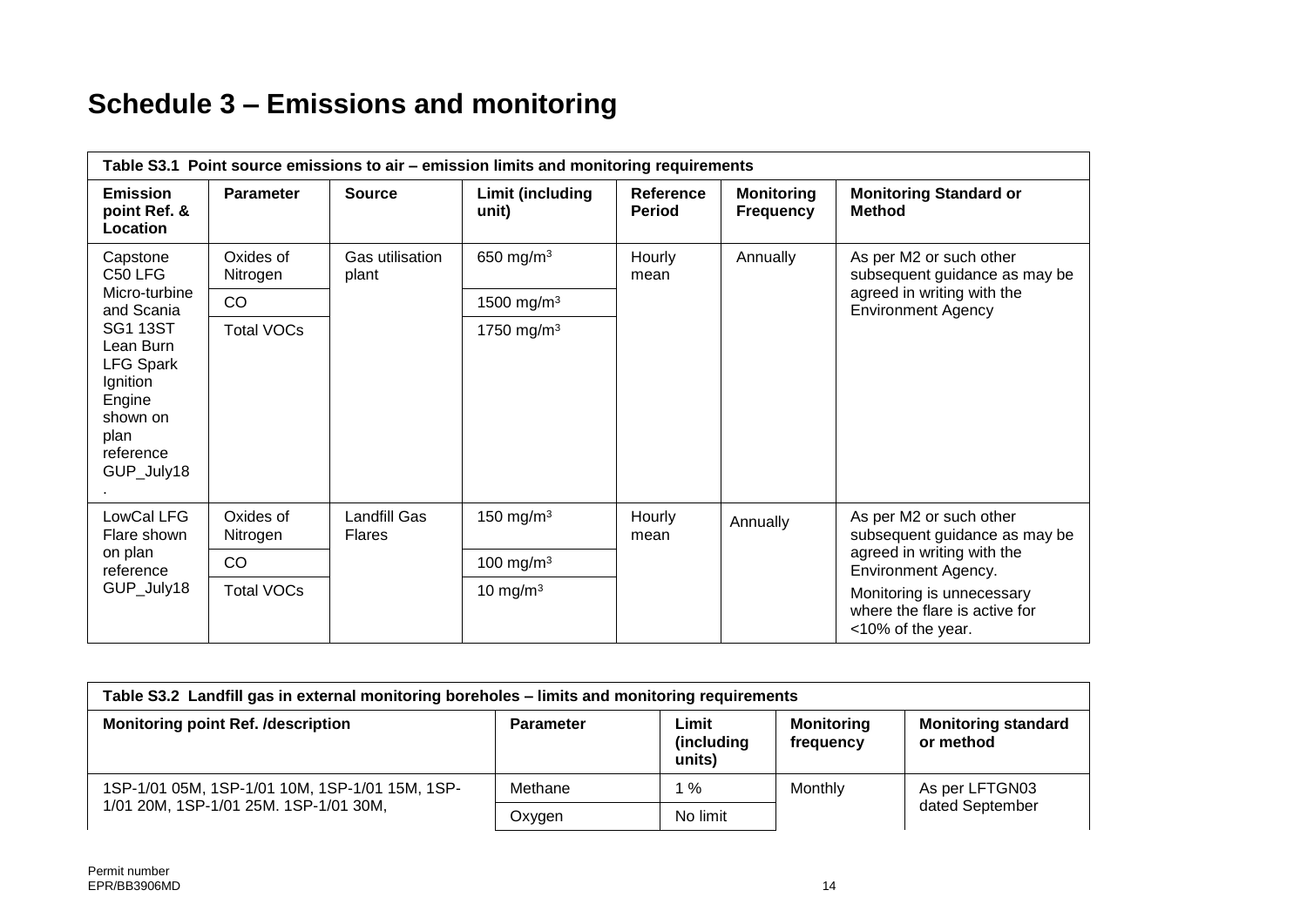| Table S3.2 Landfill gas in external monitoring boreholes - limits and monitoring requirements                                                                                                             |                                 |                               |                                |                                                                |
|-----------------------------------------------------------------------------------------------------------------------------------------------------------------------------------------------------------|---------------------------------|-------------------------------|--------------------------------|----------------------------------------------------------------|
| <b>Monitoring point Ref. /description</b>                                                                                                                                                                 | Parameter                       | Limit<br>(including<br>units) | <b>Monitoring</b><br>frequency | <b>Monitoring standard</b><br>or method                        |
| 1SP-1/02 05M, 1SP-1/02 10M, 1SP-1/02 15M, 1SP-<br>1/02 20M, 1SP-1/02 25M, 1SP-1/02 30M,                                                                                                                   | Atmospheric<br>Pressure         | No limit                      |                                | 2004 or such other<br>subsequent guidance                      |
| 1SP-1/03 05M, 1SP-1/03 10M, 1SP-1/03 15M, 1SP-<br>1/03 20M, ISP-1/03 25M, ISP-1/03 30M,                                                                                                                   | <b>Differential</b><br>Pressure | No limit                      |                                | as may be agreed in<br>writing with the<br>Environment Agency. |
| 1SP-1/04 05M, 1SP-1/04 15M, 1SP-1/04 20M, 1SP-<br>1/04 25M, 1SP-1/04 30M,                                                                                                                                 |                                 |                               |                                |                                                                |
| 1SP-1/05 05M, 1SP-1/05 10M, 1SP-1/05 20M, 1SP-<br>1/05 30M,                                                                                                                                               |                                 |                               |                                | Record whether the<br>ground is:                               |
| 1SP-1/06 05M, 1SP-1/06 10M, 1SP-1/06 15M, 1SP-<br>1/06 20M, 1SP-1/06 25M, 1SP-1/06 30M,                                                                                                                   |                                 |                               |                                | Waterlogged;<br>Frozen; and                                    |
| 1SP-1/07 05M, 1SP-1/07 15M, 1SP-1/07 20M, 1SP-<br>1/07 25M, 1SP-1/07 30M,                                                                                                                                 |                                 |                               |                                | snow covered.                                                  |
| 1SP-1/08 15M, 1SP-1/08 20M,                                                                                                                                                                               |                                 |                               |                                |                                                                |
| 1SP-1/09 05M, 1SP-1/09 10M, 1SP-1/09 15M, 1SP-<br>1/09 20M,                                                                                                                                               |                                 |                               |                                |                                                                |
| 1SP-1/10 10M, 1SP-1/10 15M, 1SP-1/10 20M,                                                                                                                                                                 |                                 |                               |                                |                                                                |
| 1SP-1/11 05M, 1SP-1/11 10M, 1SP-1/11 15M, 1SP-<br>$1/11$ 20M,                                                                                                                                             |                                 |                               |                                |                                                                |
| 1SP-2/01, 1SP-2/02, 1SP-2/03, 1SP-2/04, 1SP-2/05,<br>1SP-2/06, 1SP-2/07, 1SP-2/08,                                                                                                                        |                                 |                               |                                |                                                                |
| 1SP-2/10 05M, 1SP-2/10 10M, 1SP-2/10 15M, 1SP-<br>2/10 20M,                                                                                                                                               |                                 |                               |                                |                                                                |
| 1PS-2/11, 1SP-2/12, 1SP-2/13, 1SP-2/14, 1SP-2/15,<br>1SP-2/16, 1SP-2/17, 1SP-2/19,                                                                                                                        |                                 |                               |                                |                                                                |
| 1MP01Top, 1MP02 Top, 1MP03 Top, 1MP04 Top,<br>1MP05 Top, 1MP07 Top, 1MP13A Top, 1MP13B Top,<br>1MP14A Top, 1MP14 Top, 1MP15A Top, 1MP15 Top,<br>1MP16A Top, 1MP16 Top, 1MP17 Top, 1MP18 Top,<br>1MP19 Top |                                 |                               |                                |                                                                |
| 1MP01BTZ (1MP01 Bottom),                                                                                                                                                                                  |                                 |                               |                                |                                                                |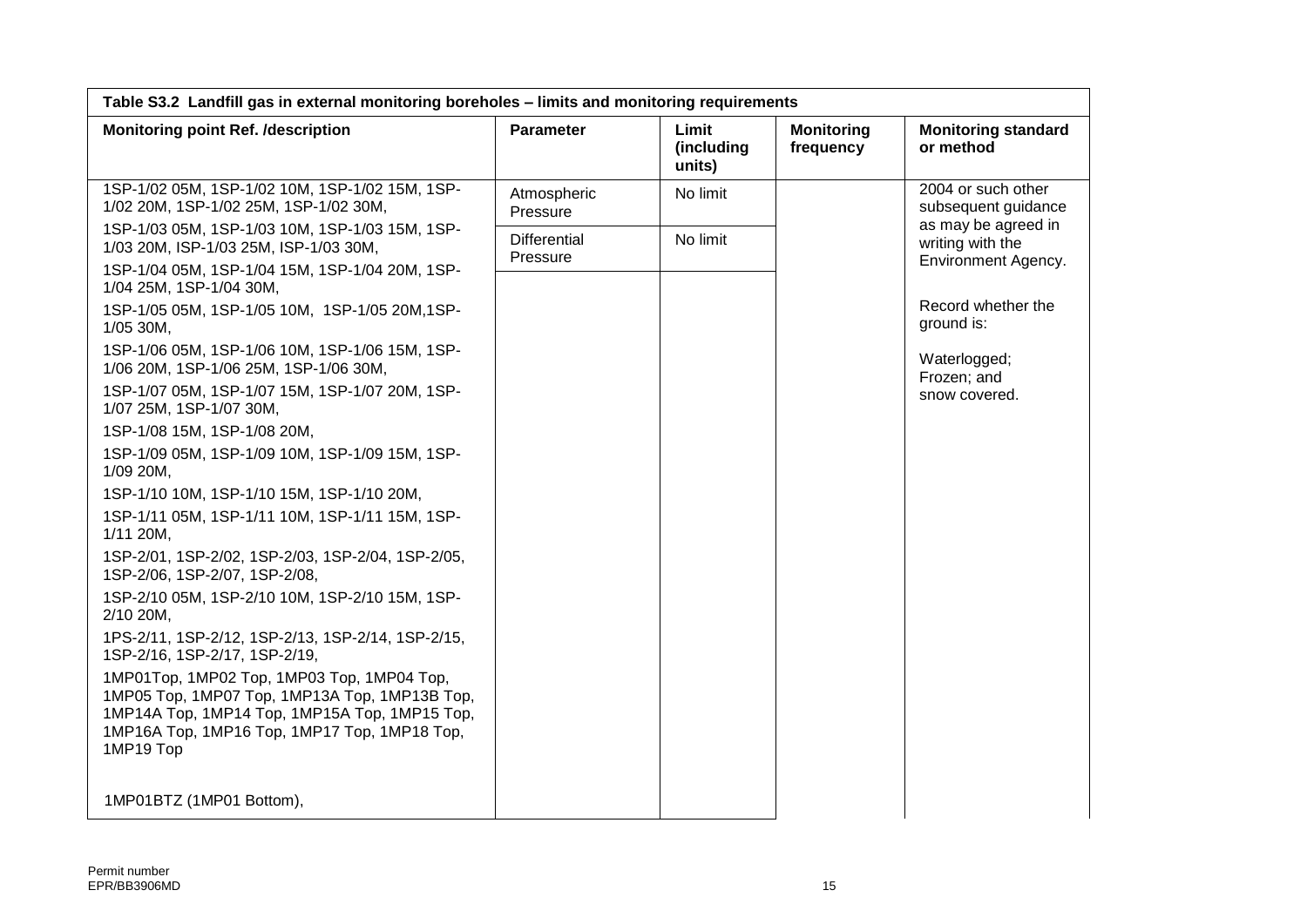| Table S3.2 Landfill gas in external monitoring boreholes - limits and monitoring requirements |           |                               |                                |                                         |
|-----------------------------------------------------------------------------------------------|-----------|-------------------------------|--------------------------------|-----------------------------------------|
| <b>Monitoring point Ref. /description</b>                                                     | Parameter | Limit<br>(including<br>units) | <b>Monitoring</b><br>frequency | <b>Monitoring standard</b><br>or method |
| 1MP02BTZ (1MP02 Bottom),                                                                      |           |                               |                                |                                         |
| 1MP01SPZ,                                                                                     |           |                               |                                |                                         |
| 1MP02SPZ,                                                                                     |           |                               |                                |                                         |
| 1MP03BTZ (1MP03 Bottom),                                                                      |           |                               |                                |                                         |
| 1MP04BTZ (1MP04 Bottom),                                                                      |           |                               |                                |                                         |
| 1MP05BTZ (1MP05 Bottom),                                                                      |           |                               |                                |                                         |
| 1MP06BTZ (1MP06 Bottom),                                                                      |           |                               |                                |                                         |
| 1MP06TPZ (1MP06 Top),                                                                         |           |                               |                                |                                         |
| 1MP07BTZ (1MP07 Bottom)                                                                       |           |                               |                                |                                         |
| 1MP08BTZ (1MP08 Bottom),                                                                      |           |                               |                                |                                         |
| 1MP08TPZ (1MP08 Top),                                                                         |           |                               |                                |                                         |
| 1MP09BTZ (1MP09 Bottom),                                                                      |           |                               |                                |                                         |
| 1MP09TPZ (1MP09 Top),                                                                         |           |                               |                                |                                         |
| 1MP10TPZ (1MP10 Top),                                                                         |           |                               |                                |                                         |
| 1MP11BTZ (1MP11 Bottom),                                                                      |           |                               |                                |                                         |
| 1MP11TPZ (1MP11 Top),                                                                         |           |                               |                                |                                         |
| 1MP12BTZ (1MP12 Bottom),                                                                      |           |                               |                                |                                         |
| 1MP12TPZ (1MP12 Top),                                                                         |           |                               |                                |                                         |
| 1MP13ABT (1MP13A Bottom),                                                                     |           |                               |                                |                                         |
| 1MP13BBT (1MP13B Bottom),                                                                     |           |                               |                                |                                         |
| 1MP13BTZ (1MP13 Bottom),                                                                      |           |                               |                                |                                         |
| 1MP13TPZ (1MP13 Top),                                                                         |           |                               |                                |                                         |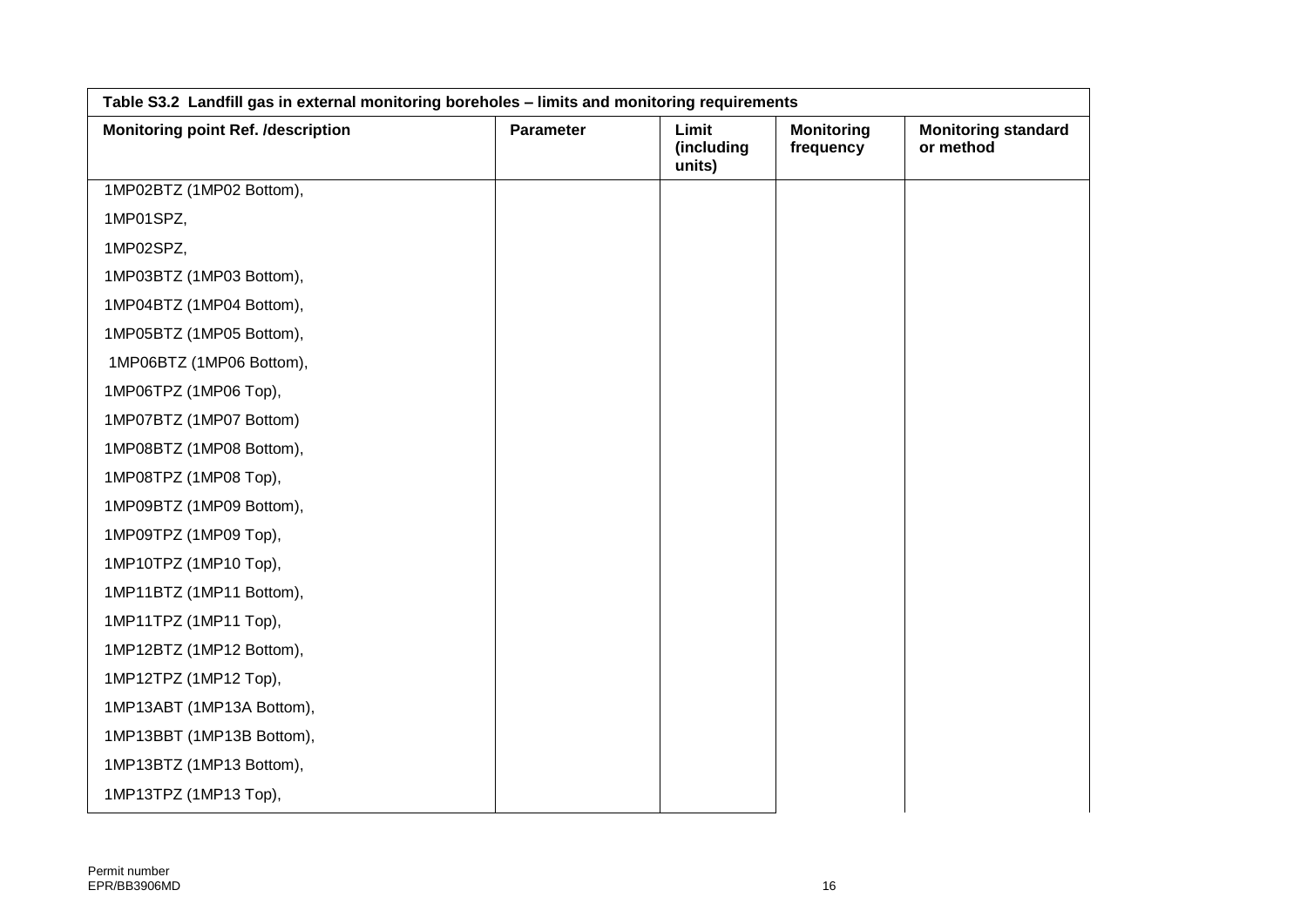| Table S3.2 Landfill gas in external monitoring boreholes - limits and monitoring requirements                                                                                                                                                                                                                                                                                                                                                                                                                                                                                                  |                       |                               |                                |                                         |
|------------------------------------------------------------------------------------------------------------------------------------------------------------------------------------------------------------------------------------------------------------------------------------------------------------------------------------------------------------------------------------------------------------------------------------------------------------------------------------------------------------------------------------------------------------------------------------------------|-----------------------|-------------------------------|--------------------------------|-----------------------------------------|
| <b>Monitoring point Ref. /description</b>                                                                                                                                                                                                                                                                                                                                                                                                                                                                                                                                                      | <b>Parameter</b>      | Limit<br>(including<br>units) | <b>Monitoring</b><br>frequency | <b>Monitoring standard</b><br>or method |
| 1MP14ABT (1MP14A Bottom),                                                                                                                                                                                                                                                                                                                                                                                                                                                                                                                                                                      |                       |                               |                                |                                         |
| 1MP14BBT (1MP14B Bottom),                                                                                                                                                                                                                                                                                                                                                                                                                                                                                                                                                                      |                       |                               |                                |                                         |
| 1MP14BTZ (1MP14 Bottom),                                                                                                                                                                                                                                                                                                                                                                                                                                                                                                                                                                       |                       |                               |                                |                                         |
| 1MP15ABT (1MP15A Bottom),                                                                                                                                                                                                                                                                                                                                                                                                                                                                                                                                                                      |                       |                               |                                |                                         |
| 1MP15BBT (1MP15B Bottom),                                                                                                                                                                                                                                                                                                                                                                                                                                                                                                                                                                      |                       |                               |                                |                                         |
| 1MP15BTZ (1MP15 Bottom),                                                                                                                                                                                                                                                                                                                                                                                                                                                                                                                                                                       |                       |                               |                                |                                         |
| 1MP16ABT (1MP16A Bottom),                                                                                                                                                                                                                                                                                                                                                                                                                                                                                                                                                                      |                       |                               |                                |                                         |
| 1MP16BTZ (1MP16 Bottom),                                                                                                                                                                                                                                                                                                                                                                                                                                                                                                                                                                       |                       |                               |                                |                                         |
| 1MP17BTZ (1MP17 Bottom),                                                                                                                                                                                                                                                                                                                                                                                                                                                                                                                                                                       |                       |                               |                                |                                         |
| 2IPO9G00 (1SP-2/09).                                                                                                                                                                                                                                                                                                                                                                                                                                                                                                                                                                           |                       |                               |                                |                                         |
| 1SP-1/09 05M, 1SP-1/09 10M, 1SP-1/10 15M, 1SP-<br>1/11 15M, 1SP-1/11 20M                                                                                                                                                                                                                                                                                                                                                                                                                                                                                                                       | Carbon Dioxide        | 3%                            |                                |                                         |
| 1SP-1/03 15M, 1SP-1/05 10M, 1SP-1/05 20M, 1SP-<br>1/09 15M, 1SP-1/09, 20M, 1SP-1/10 10M, 1SP-1/10<br>20M, 1SP-1/11 05M, 1SP-1/11 10M, 1MP19 Top,                                                                                                                                                                                                                                                                                                                                                                                                                                               | <b>Carbon Dioxide</b> | 3.5%                          |                                |                                         |
| 1SP-1/01 05M, 1SP-1/01 10M, 1SP-1/01 20M, 1SP-<br>1/01 25M, 1SP-01/01 30M, 1ISP-1/02 05M, 1SP-1/02<br>10M, 1SP-1/02 20M, 1SP-1/02 25M, 1SP-1/02 30M,<br>1SP-1/03 05M, 1SP-1/03 10M, 1SP-1/03 20M, 1SP-<br>1/03 25M, 1SP-1/03 30M, 1SP-1/04 05M, 1SP-1/04<br>25M, 1SP-1/04 30M, 1SP-1/05 05M, 1SP-1/05 30M,<br>1SP-1/06 25M, 1SP-1/06 30M, 1SP-1/07 05M, 1SP-<br>1/07 15M, 1SP-1/07 25M, 1SP-1/07 30M, 1SP-<br>2/01,1SP-2/02, 1SP-2/03, 1SP-2/04, 1SP-2/05, 1SP-<br>2/08, 1MP02 Top, 1MP03 Top, 1MP04 Top, 1MP05<br>Top, 1MP07 Top, 1MP13A Top, 1MP13B Top, 1MP14<br>Top, 1MP14A Top, 1MP18 Top | Carbon Dioxide        | 4%                            |                                |                                         |
| 1SP-1/04 15M, 1SP-1/04 20M, 1SP-1/06 05M, 1SP-                                                                                                                                                                                                                                                                                                                                                                                                                                                                                                                                                 | Carbon Dioxide        | 4.5%                          |                                |                                         |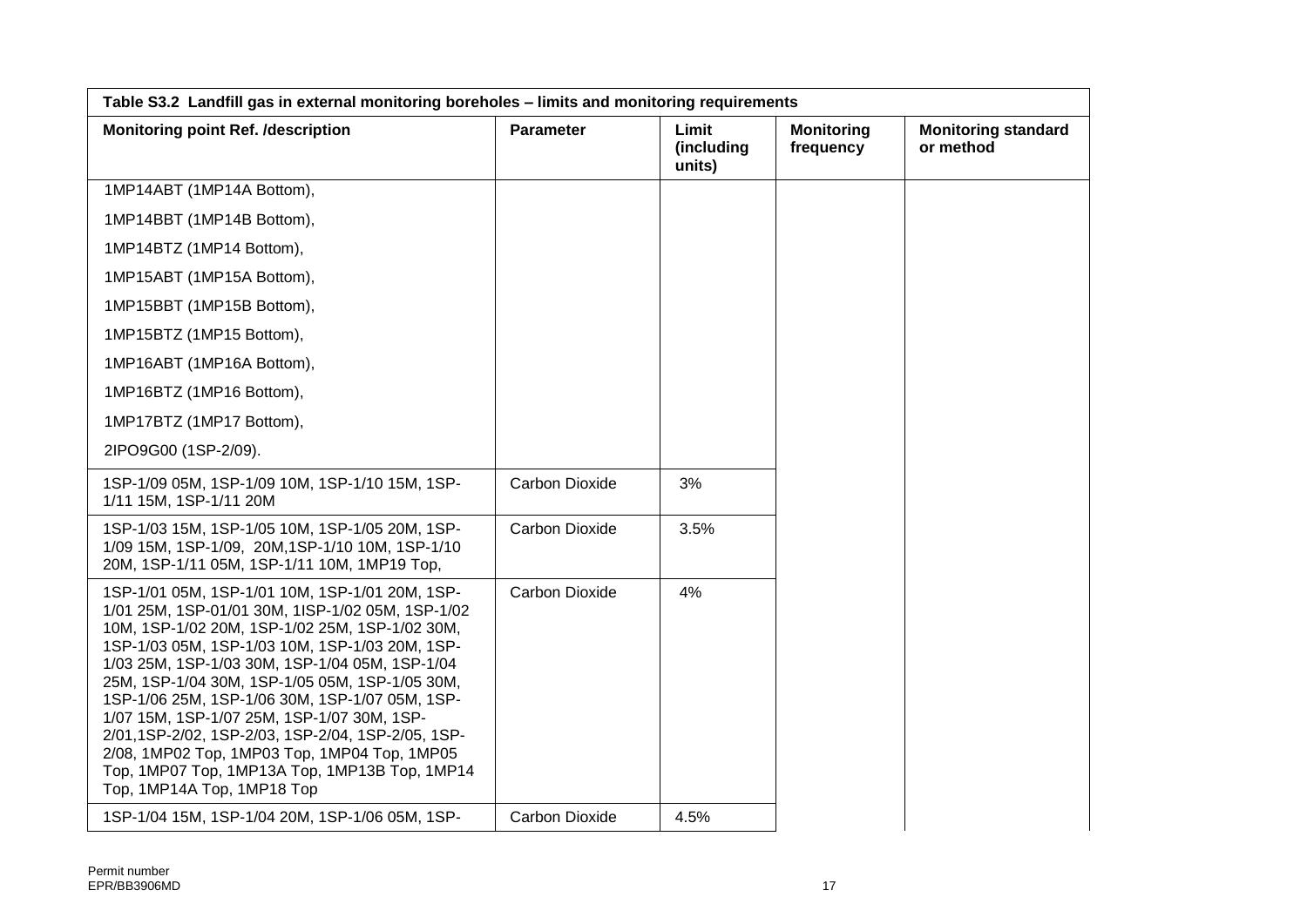| Table S3.2 Landfill gas in external monitoring boreholes - limits and monitoring requirements          |                       |                               |                                |                                         |
|--------------------------------------------------------------------------------------------------------|-----------------------|-------------------------------|--------------------------------|-----------------------------------------|
| <b>Monitoring point Ref. /description</b>                                                              | <b>Parameter</b>      | Limit<br>(including<br>units) | <b>Monitoring</b><br>frequency | <b>Monitoring standard</b><br>or method |
| 1/06 10M, 1SP-1/07 20M, 1SP-1/08 20M, 1SP-2/07,<br>1MP01 Top                                           |                       |                               |                                |                                         |
| 1SP-1/01 15M, 1SP-1/02 15M, 1SP-1/06 20M, 1SP-<br>1/08 15M, 1SP-2/06, 1SP-2/16, 1SP-2/19, 1MP17<br>Top | <b>Carbon Dioxide</b> | 5%                            |                                |                                         |
| 1SP-1/06 15M, 1SP-2/10 05M, 1SP-2/10 10M, 1SP-<br>2/10 20M, 1SP-2/11, 1SP-2/17                         | Carbon Dioxide        | 5.5%                          |                                |                                         |
| 1SP-2/10 15M, 1SP-2/12, 1SP-2/13, 1SP-2/14, 1SP-<br>2/15, 1MP15 Top, 1MP16 Top                         | <b>Carbon Dioxide</b> | 6%                            |                                |                                         |
| 1IMP16A Top                                                                                            | <b>Carbon Dioxide</b> | 9.1%                          |                                |                                         |
| 1MP15A Top                                                                                             | Carbon Dioxide        | 9.6%                          |                                |                                         |
| 1MP01BTZ (1MP01 Bottom)                                                                                | Carbon Dioxide        | 4.1%                          |                                |                                         |
| 1MP02BTZ (1MP02 Bottom),                                                                               | Carbon Dioxide        | 5.2%                          |                                |                                         |
| 1MP01SPZ                                                                                               | Carbon Dioxide        | 2.9%                          |                                |                                         |
| 1MP02SPZ                                                                                               | Carbon Dioxide        | 4.9%                          |                                |                                         |
| 1MP03BTZ (1MP03 Bottom)                                                                                | <b>Carbon Dioxide</b> | 3.4%                          |                                |                                         |
| 1MP04BTZ (1MP04 Bottom)                                                                                | Carbon Dioxide        | 2.9%                          |                                |                                         |
| 1MP05BTZ (1MP05 Bottom)                                                                                | Carbon Dioxide        | 5.6%                          |                                |                                         |
| 1MP06BTZ (1MP06 Bottom)                                                                                | Carbon Dioxide        | 16.0%                         |                                |                                         |
| 1MP06TPZ (1MP06 Top)                                                                                   | Carbon Dioxide        | 16.1%                         |                                |                                         |
| 1MP07BTZ (1MP07 Bottom)                                                                                | Carbon Dioxide        | 5.8%                          |                                |                                         |
| 1MP08BTZ (1MP08 Bottom)                                                                                | Carbon Dioxide        | 4.8%                          |                                |                                         |
| 1MP08TPZ (1MP08 Top)                                                                                   | <b>Carbon Dioxide</b> | 4.2%                          |                                |                                         |
| 1MP09BTZ (1MP09 Bottom)                                                                                | Carbon Dioxide        | 7.2%                          |                                |                                         |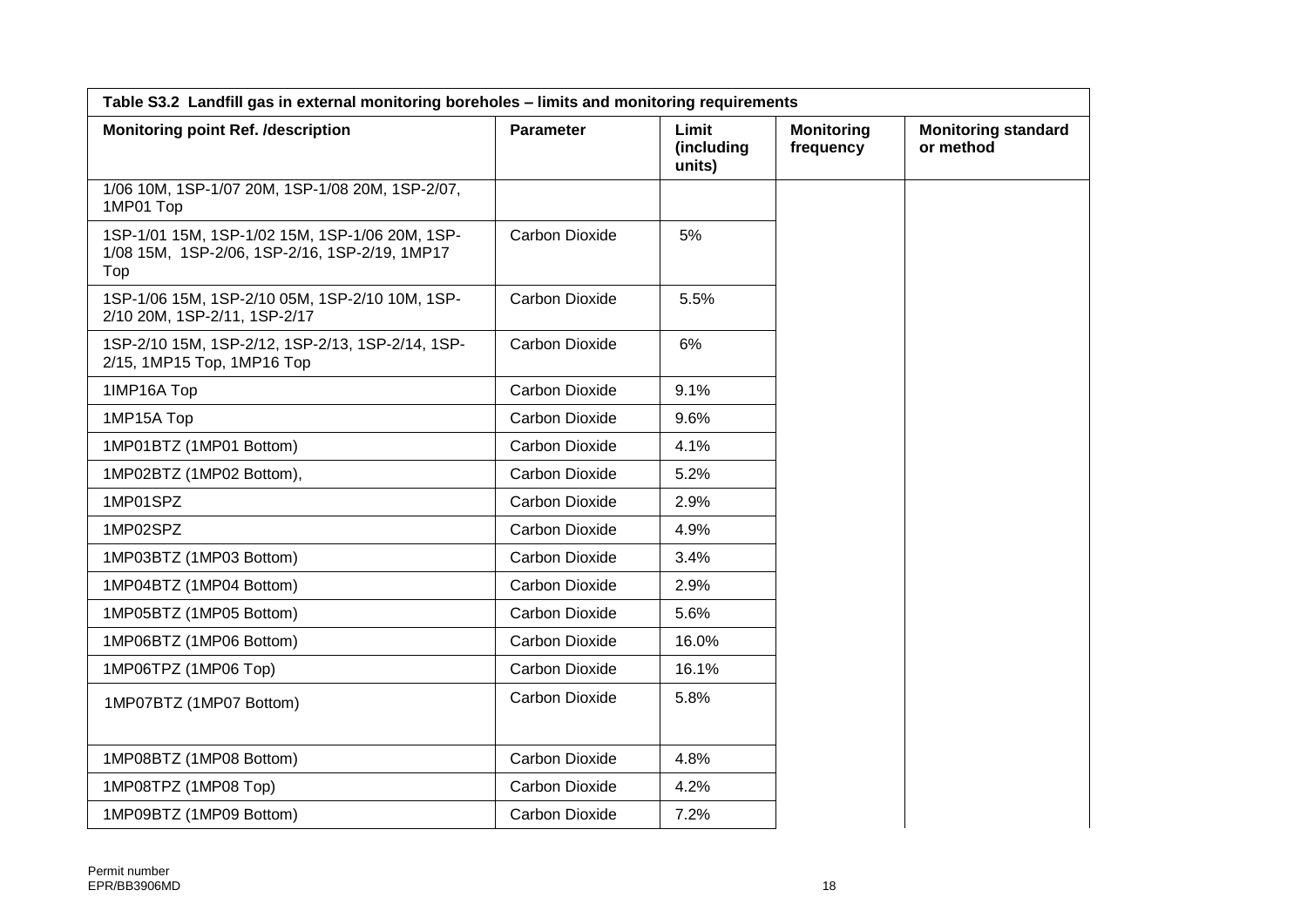| Table S3.2 Landfill gas in external monitoring boreholes - limits and monitoring requirements |                       |                               |                                |                                         |
|-----------------------------------------------------------------------------------------------|-----------------------|-------------------------------|--------------------------------|-----------------------------------------|
| <b>Monitoring point Ref. /description</b>                                                     | Parameter             | Limit<br>(including<br>units) | <b>Monitoring</b><br>frequency | <b>Monitoring standard</b><br>or method |
| 1MP09TPZ (1MP09 Top)                                                                          | Carbon Dioxide        | 4.7%                          |                                |                                         |
| 1MP10TPZ (1MP10 Top)                                                                          | Carbon Dioxide        | 3.5%                          |                                |                                         |
| 1MP11BTZ (1MP11 Bottom)<br>1MP11TPZ (1MP11 Top)                                               | Carbon Dioxide        | 4.5%                          |                                |                                         |
| 1MP12BTZ (1MP12 Bottom)                                                                       | <b>Carbon Dioxide</b> | 4.9%                          |                                |                                         |
| 1MP12TPZ (1MP12 Top)                                                                          | Carbon Dioxide        | 3.9%                          |                                |                                         |
| 1MP13BBT (1MP13B Bottom)                                                                      | Carbon Dioxide        | 9.3%                          |                                |                                         |
| 1MP13BTZ (1MP13 Bottom)                                                                       | Carbon Dioxide        | 10.8%                         |                                |                                         |
| 1MP13TPZ (1MP13 Top)                                                                          | Carbon Dioxide        | 8.1%                          |                                |                                         |
| 1MP14ABT (1MP14A Bottom)                                                                      | Carbon Dioxide        | 3.4%                          |                                |                                         |
| 1MP14BBT (1MP14B Bottom)                                                                      | Carbon Dioxide        | 9.4%                          |                                |                                         |
| 1MP14BTZ (1MP14 Bottom)                                                                       | Carbon Dioxide        | 3.4%                          |                                |                                         |
| 1MP15ABT (1MP15A Bottom)                                                                      | Carbon Dioxide        | 8.3%                          |                                |                                         |
| 1MP15BBT (1MP15B Bottom)                                                                      | Carbon Dioxide        | 8.0%                          |                                |                                         |
| 1MP15BTZ (1MP15 Bottom)                                                                       | Carbon Dioxide        | 7.5%                          |                                |                                         |
| 1MP16ABT (1MP16A Bottom)                                                                      | Carbon Dioxide        | 8.8%                          |                                |                                         |
| 1MP16BTZ (1MP16 Bottom)                                                                       | Carbon Dioxide        | 9.0%                          |                                |                                         |
| 1MP17BTZ (1MP17 Bottom)                                                                       | Carbon Dioxide        | 5.6%                          |                                |                                         |
| 2IPO9G00 (1SP-2/09)                                                                           | Carbon Dioxide        | 4.2%                          |                                |                                         |
| 1MP 13ABT (1MP 13A Bottom)                                                                    | Carbon Dioxide        | 16.1%                         |                                |                                         |
|                                                                                               |                       |                               |                                |                                         |
|                                                                                               |                       |                               |                                |                                         |
|                                                                                               |                       |                               |                                |                                         |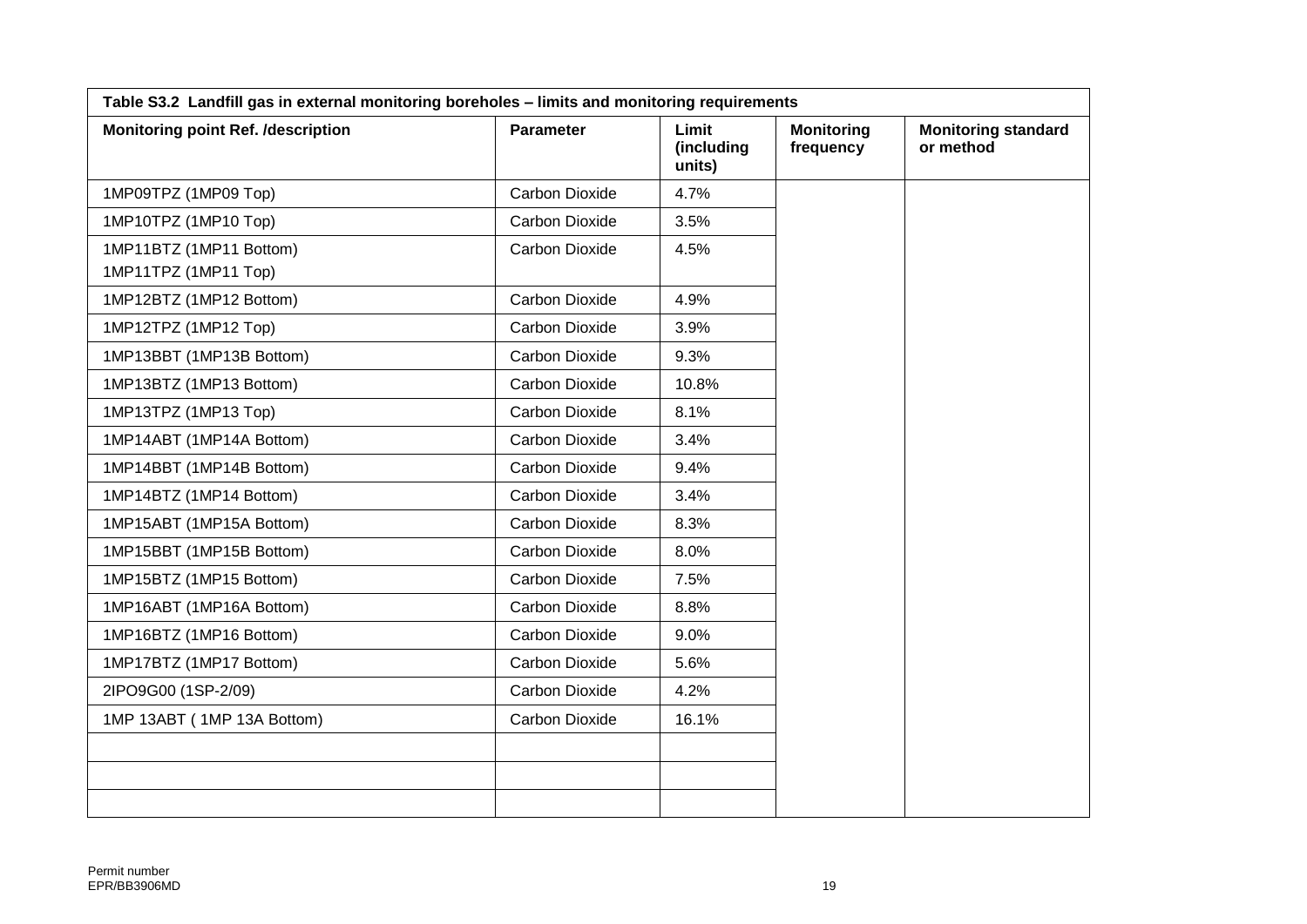| Table S3.3 Landfill gas emissions from restored surfaces - monitoring requirements |                           |                                                 |                                                                                                                                                                                                                |  |  |
|------------------------------------------------------------------------------------|---------------------------|-------------------------------------------------|----------------------------------------------------------------------------------------------------------------------------------------------------------------------------------------------------------------|--|--|
| <b>Monitoring point Ref.</b><br>/description                                       | <b>Parameter</b>          | <b>Monitoring frequency</b>                     | <b>Monitoring Standard or method</b>                                                                                                                                                                           |  |  |
| Permanently capped<br>zone                                                         | Methane<br>concentration  | Every 12 months                                 | As per LFTGN 07 (v2 2010) or such other subsequent<br>guidance as may be agreed in writing with the<br><b>Environment Agency.</b>                                                                              |  |  |
| Temporarily capped<br>zone                                                         | Methane<br>concentration  | Every 12 months                                 | As per LFTGN 07 (v2 2010) or such other subsequent<br>guidance as may be agreed in writing with the<br>Environment Agency.                                                                                     |  |  |
| Whole site                                                                         | Total methane<br>emission | As agreed with the<br><b>Environment Agency</b> | As per LFTGN 07 (v2 2010) or such other subsequent<br>guidance as may be agreed in writing with the<br><b>Environment Agency.</b>                                                                              |  |  |
| Uncapped areas                                                                     | Methane<br>concentration  | Every 12 months                                 | As agreed with the Environment Agency based on the<br>wording of revised LFTGN 07 or landfill sector<br>guidance or such other subsequent guidance as may<br>be agreed in writing with the Environment Agency. |  |  |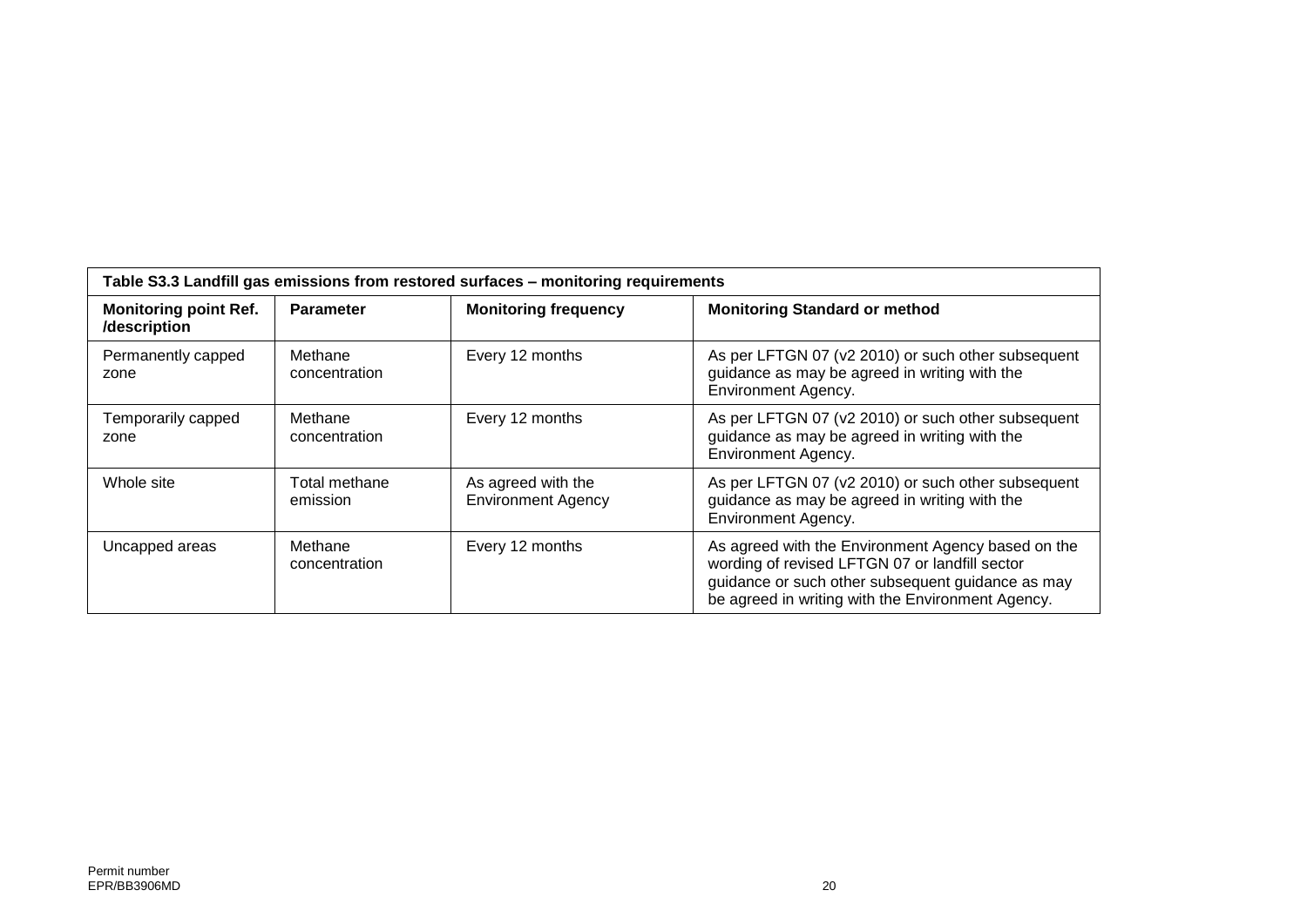| Table S3.4 Landfill gas - other monitoring requirements                                                                  |                                                                                                                                                                                                                                |                                                                                                               |                                                                                                                                                                                                                                                                                           |                                                                                                                                                                                                                                                                                                                                                                                                       |  |
|--------------------------------------------------------------------------------------------------------------------------|--------------------------------------------------------------------------------------------------------------------------------------------------------------------------------------------------------------------------------|---------------------------------------------------------------------------------------------------------------|-------------------------------------------------------------------------------------------------------------------------------------------------------------------------------------------------------------------------------------------------------------------------------------------|-------------------------------------------------------------------------------------------------------------------------------------------------------------------------------------------------------------------------------------------------------------------------------------------------------------------------------------------------------------------------------------------------------|--|
| <b>Monitoring Point Ref.</b><br>/Description                                                                             | <b>Parameter</b>                                                                                                                                                                                                               | <b>Monitoring</b><br>frequency                                                                                | <b>Monitoring standard</b><br>or method                                                                                                                                                                                                                                                   | <b>Other specifications</b>                                                                                                                                                                                                                                                                                                                                                                           |  |
| Gas collection system<br>at well control valve,<br>manifolds (if<br>applicable) and<br>strategic points on gas<br>system | Methane<br><b>Carbon Dioxide</b><br>Oxygen<br>Carbon Monoxide<br>Atmospheric<br>pressure<br>Gas flow rate or<br>suction<br>% Balance Gas<br>(calculated as the<br>difference between<br>the sum of measured<br>gases and 100%) | Monthly or at<br>such other<br>frequency as may<br>be agreed in<br>writing with the<br>Environment<br>Agency. | Calibrated handheld<br>monitoring instrument                                                                                                                                                                                                                                              | Where the oxygen concentration<br>exceeds 5% or the % balance gas is<br>greater than 20% an assessment of air<br>ingress into the system shall be<br>undertaken.<br>Where the concentration of carbon<br>monoxide exceeds 100ppm then<br>further investigation shall be undertake<br>Record the ambient air temperature<br>and whether the ground is:<br>Waterlogged;<br>Frozen; and<br>snow covered. |  |
| Gas collection system<br>at well control valve                                                                           | Hydrogen sulphide                                                                                                                                                                                                              | Six monthly                                                                                                   | Calibrated handheld<br>monitoring instrument<br>or Tedlar Bag sample<br>in accordance with<br>LFTGN04 v. 3, 2010<br>or other such<br>subsequent guidance<br>as may be agreed in<br>writing with the<br><b>Environment Agency</b><br>or a method agreed<br>with the Environment<br>Agency. | Concentrations of hydrogen sulphide<br>shall be assessed in accordance with<br>the gas and odour management plans                                                                                                                                                                                                                                                                                     |  |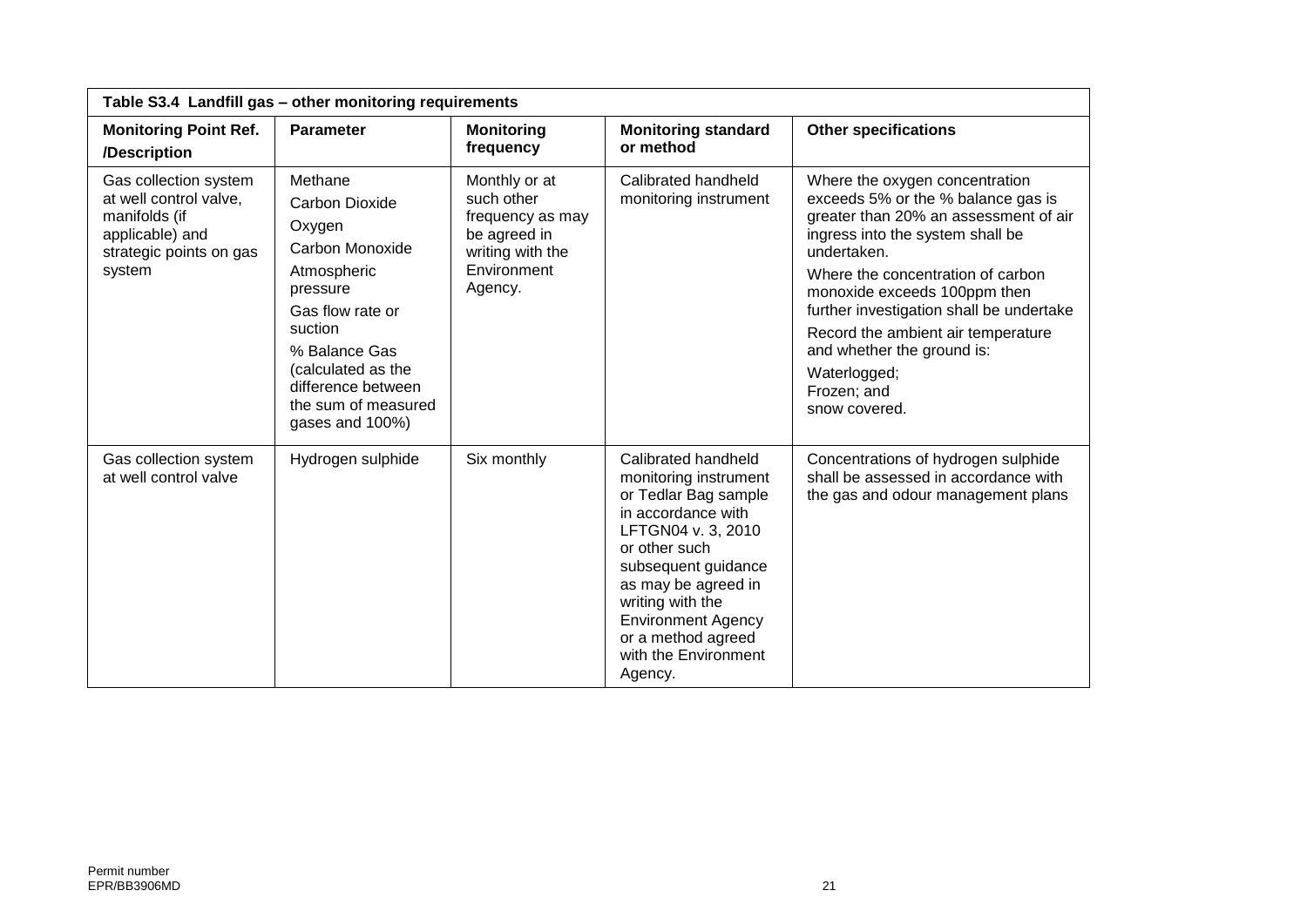| Table S3.4 Landfill gas - other monitoring requirements |                                                                                                                                                                               |                                                                                                                                           |                                                                                                                                                                                                                                                                            |                                                                                                                                                                    |  |
|---------------------------------------------------------|-------------------------------------------------------------------------------------------------------------------------------------------------------------------------------|-------------------------------------------------------------------------------------------------------------------------------------------|----------------------------------------------------------------------------------------------------------------------------------------------------------------------------------------------------------------------------------------------------------------------------|--------------------------------------------------------------------------------------------------------------------------------------------------------------------|--|
| <b>Monitoring Point Ref.</b><br>/Description            | <b>Parameter</b>                                                                                                                                                              | <b>Monitoring</b><br>frequency                                                                                                            | <b>Monitoring standard</b><br>or method                                                                                                                                                                                                                                    | <b>Other specifications</b>                                                                                                                                        |  |
| Input to flare or LFG<br><b>Utilisation Compound</b>    | Trace gas                                                                                                                                                                     | Annually                                                                                                                                  | Trace gas analysis in<br>accordance with<br>LFTGN04 v. 3, 2010<br>or such other<br>subsequent guidance<br>as may be agreed in<br>writing with the<br><b>Environment Agency</b><br>[or a trace gas<br>characterisation<br>method agreed with<br>the Environment<br>Agency]. | The concentration of trace gas<br>components shall be assessed against<br>the assumptions made in the Landfill<br>gas risk assessment and dispersion<br>modelling. |  |
| Input to flare or LFG<br><b>Utilisation Compound</b>    | Methane<br><b>Carbon Dioxide</b><br>Oxygen<br>Gas flow rate<br>Suction<br>% Balance Gas<br>(calculated as the<br>difference between<br>the sum of measured<br>gases and 100%) | Weekly                                                                                                                                    |                                                                                                                                                                                                                                                                            | Where the oxygen concentration<br>exceeds 5% or the % balance gas is<br>greater than 20% an assessment of air<br>ingress into the system shall be<br>undertaken.   |  |
| Flare                                                   | Temperature                                                                                                                                                                   | As per LFTGN05<br>v. 2, 2010 or such<br>other subsequent<br>guidance as may<br>be agreed in<br>writing with the<br>Environment<br>Agency. | As per M2 or such<br>other subsequent<br>guidance as may be<br>agreed in writing with<br>the Environment<br>Agency.                                                                                                                                                        |                                                                                                                                                                    |  |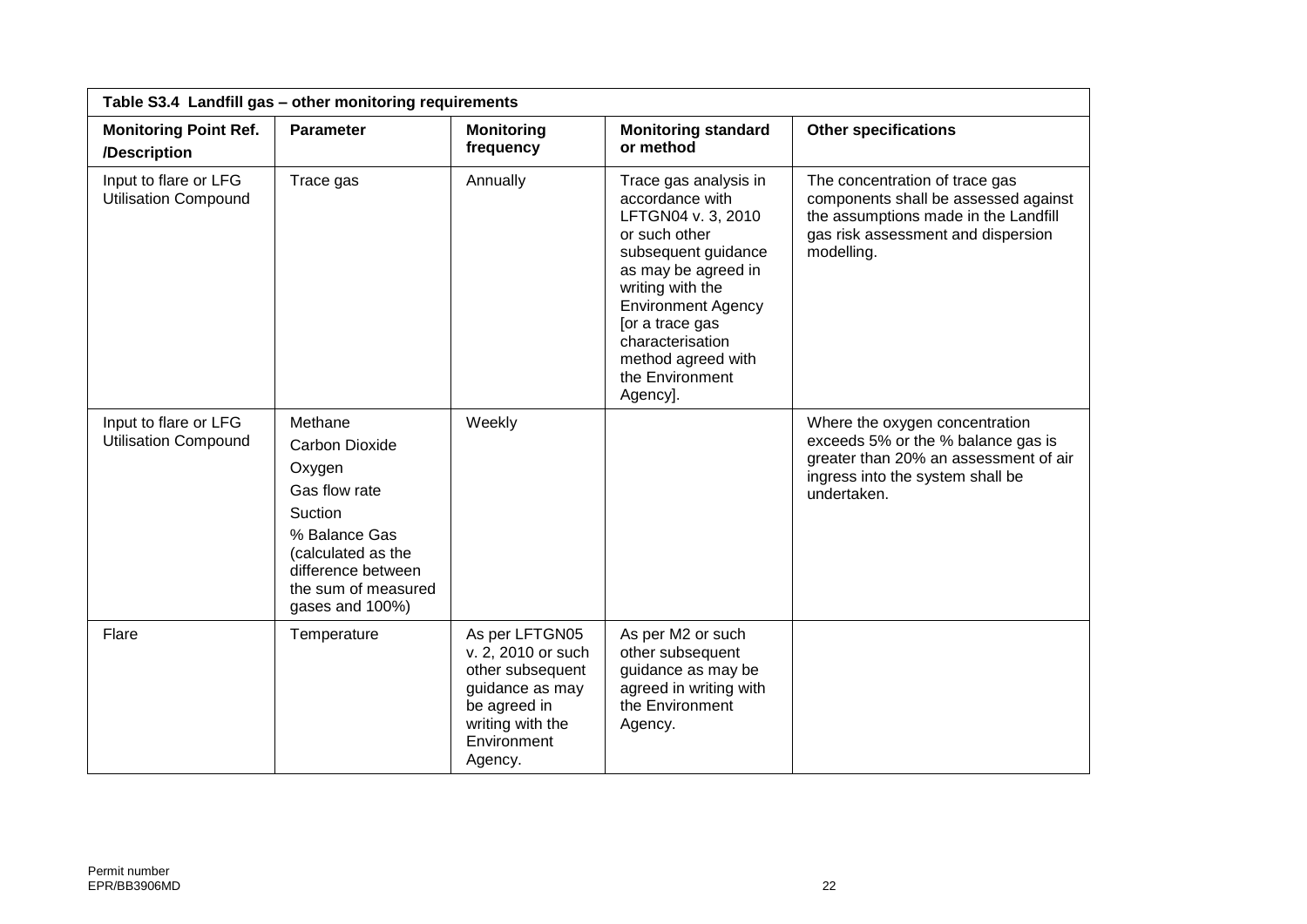| Table S3.4 Landfill gas - other monitoring requirements |                        |                                |                                                                                                                                                                                  |                                                                                                                                                                                                                                                                                                   |  |
|---------------------------------------------------------|------------------------|--------------------------------|----------------------------------------------------------------------------------------------------------------------------------------------------------------------------------|---------------------------------------------------------------------------------------------------------------------------------------------------------------------------------------------------------------------------------------------------------------------------------------------------|--|
| <b>Monitoring Point Ref.</b><br>/Description            | <b>Parameter</b>       | <b>Monitoring</b><br>frequency | <b>Monitoring standard</b><br>or method                                                                                                                                          | <b>Other specifications</b>                                                                                                                                                                                                                                                                       |  |
| Engines, post turbo                                     | NO <sub>x</sub> and CO | Quarterly                      | In accordance with<br>Appendix C of<br>LFTGN08, version 2:<br>2010 or such other<br>subsequent guidance<br>as may be agreed in<br>writing with the<br><b>Environment Agency.</b> | Where monitoring using hand-held,<br>electrochemical equipment indicates<br>an exceedance of the emissions<br>standards specified in Table S3.1,<br>these shall be used as action levels<br>and the operator shall investigate the<br>cause and take appropriate measures<br>to reduce emissions. |  |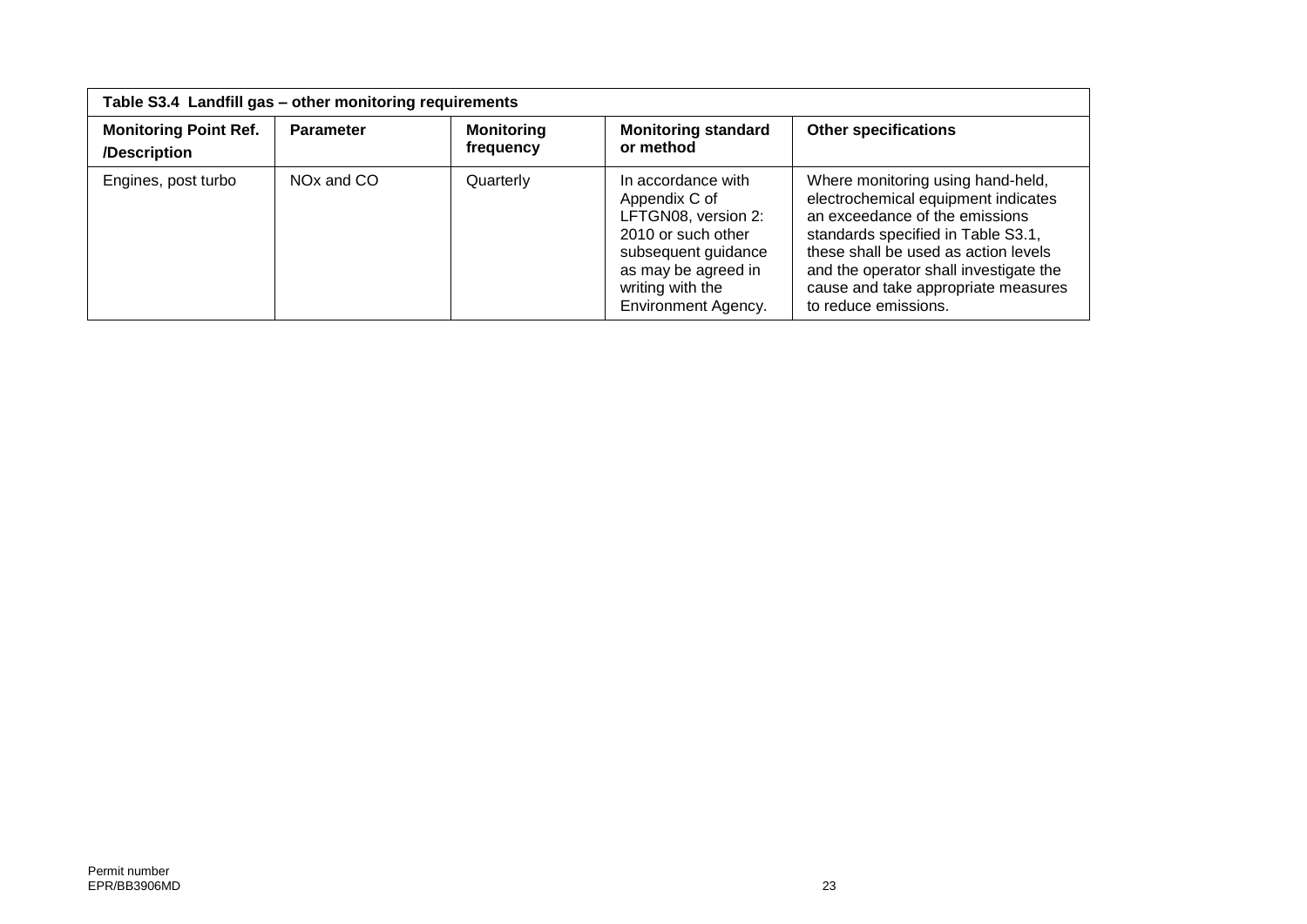## **Schedule 4 – Reporting**

Parameters, for which reports shall be made, in accordance with conditions of this permit, are listed below.

| Table S4.1 Reporting of monitoring data                                                         |                            |                                                 |  |  |  |
|-------------------------------------------------------------------------------------------------|----------------------------|-------------------------------------------------|--|--|--|
| <b>Parameter</b>                                                                                | <b>Reporting</b><br>period | <b>Period ends</b>                              |  |  |  |
| Point source emission to air<br>As specified by schedule 3, table<br>S <sub>3.1</sub>           | Every 12<br>months         | 31 December                                     |  |  |  |
| Landfill gas in external monitoring<br>boreholes<br>As specified by schedule 3, table<br>S3.2   | Every 3 months             | 31 March, 30 June, 30 September, 31<br>December |  |  |  |
| Emission of landfill gas from surfaces<br>As specified by schedule 3, table<br>S <sub>3.3</sub> | Every 12<br>months         | 31 December                                     |  |  |  |
| Other Landfill gas monitoring<br>As specified by schedule 3, table<br>S <sub>3.4</sub>          | Every 3 months             | 31 March, 30 June, 30 September, 31<br>December |  |  |  |
| Hydrogen sulphide                                                                               | Every 6 months             | 31 March, 30 September                          |  |  |  |
| Trace gas monitoring                                                                            | Every 12<br>months         | 31 December                                     |  |  |  |

| Table S4.2: Annual production/treatment                                                                                                          |                              |
|--------------------------------------------------------------------------------------------------------------------------------------------------|------------------------------|
| Landfill gas:<br>combustion in flares;<br>combustion in gas engines; and<br>Other methods of gas utilisation.                                    | Normalised cubic metres/year |
| Average methane content entering the landfill gas utilisation or<br>treatment compound (based on the annual average of Table<br>S3.4 monitoring) | % methane $v/v$              |
| Methane generation rate (50%ile from a representative model)                                                                                     | m <sup>3</sup> /hr           |

| Table S4.3 Performance parameters |                         |              |
|-----------------------------------|-------------------------|--------------|
| l Parameter                       | Frequency of assessment | <b>Units</b> |
|                                   |                         |              |

| <b>Table S4.4 Reporting forms</b> |                                                                                   |              |
|-----------------------------------|-----------------------------------------------------------------------------------|--------------|
| <b>Media/parameter</b>            | <b>Reporting format</b>                                                           | Date of form |
| Air                               | Form air 1 or other form as agreed in writing by the<br><b>Environment Agency</b> | 11/12/2018   |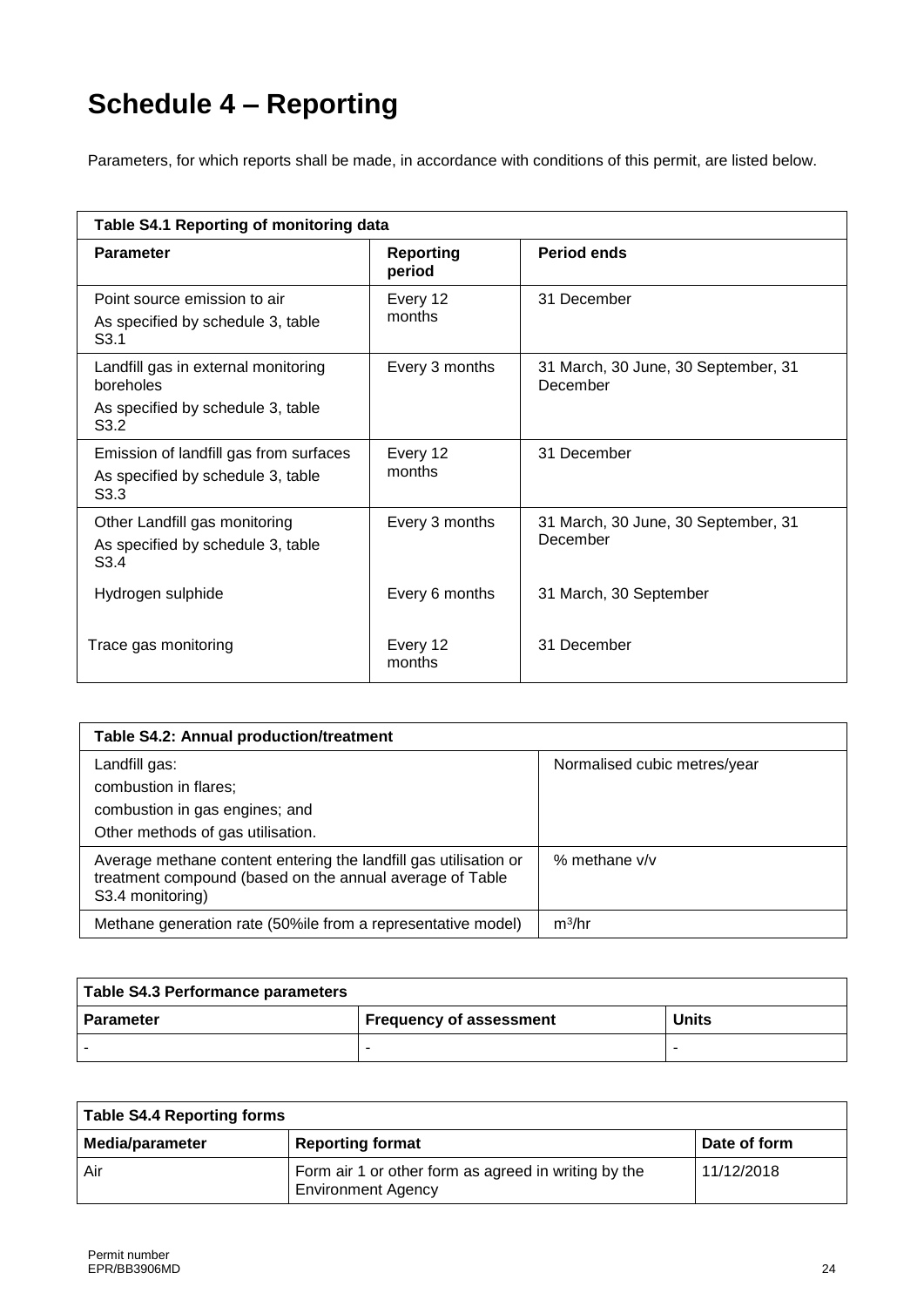## **Schedule 5 – Notification**

These pages outline the information that the operator must provide.

Units of measurement used in information supplied under Part A and B requirements shall be appropriate to the circumstances of the emission. Where appropriate, a comparison should be made of actual emissions and authorised emission limits.

If any information is considered commercially confidential, it should be separated from non-confidential information, supplied on a separate sheet and accompanied by an application for commercial confidentiality under the provisions of the EP Regulations.

### **Part A**

| Permit Number                  |  |
|--------------------------------|--|
| Name of operator               |  |
| Location of Facility           |  |
| Time and date of the detection |  |

| (a) Notification requirements for any malfunction, breakdown or failure of equipment or techniques,<br>accident, or emission of a substance not controlled by an emission limit which has caused, is<br>causing or may cause significant pollution |  |
|----------------------------------------------------------------------------------------------------------------------------------------------------------------------------------------------------------------------------------------------------|--|
| To be notified within 24 hours of detection                                                                                                                                                                                                        |  |
| Date and time of the event                                                                                                                                                                                                                         |  |
| Reference or description of the<br>location of the event                                                                                                                                                                                           |  |
| Description of where any release<br>into the environment took place                                                                                                                                                                                |  |
| Substances(s) potentially released                                                                                                                                                                                                                 |  |
| Best estimate of the quantity or<br>rate of release of substances                                                                                                                                                                                  |  |
| Measures taken, or intended to be<br>taken, to stop any emission                                                                                                                                                                                   |  |
| Description of the failure or<br>accident.                                                                                                                                                                                                         |  |

| (b) Notification requirements for the breach of a limit                      |  |  |
|------------------------------------------------------------------------------|--|--|
| To be notified within 24 hours of detection unless otherwise specified below |  |  |
| Emission point reference/ source                                             |  |  |
| Parameter(s)                                                                 |  |  |
| Limit                                                                        |  |  |
| Measured value and uncertainty                                               |  |  |
| Date and time of monitoring                                                  |  |  |
| Measures taken, or intended to be<br>taken, to stop the emission             |  |  |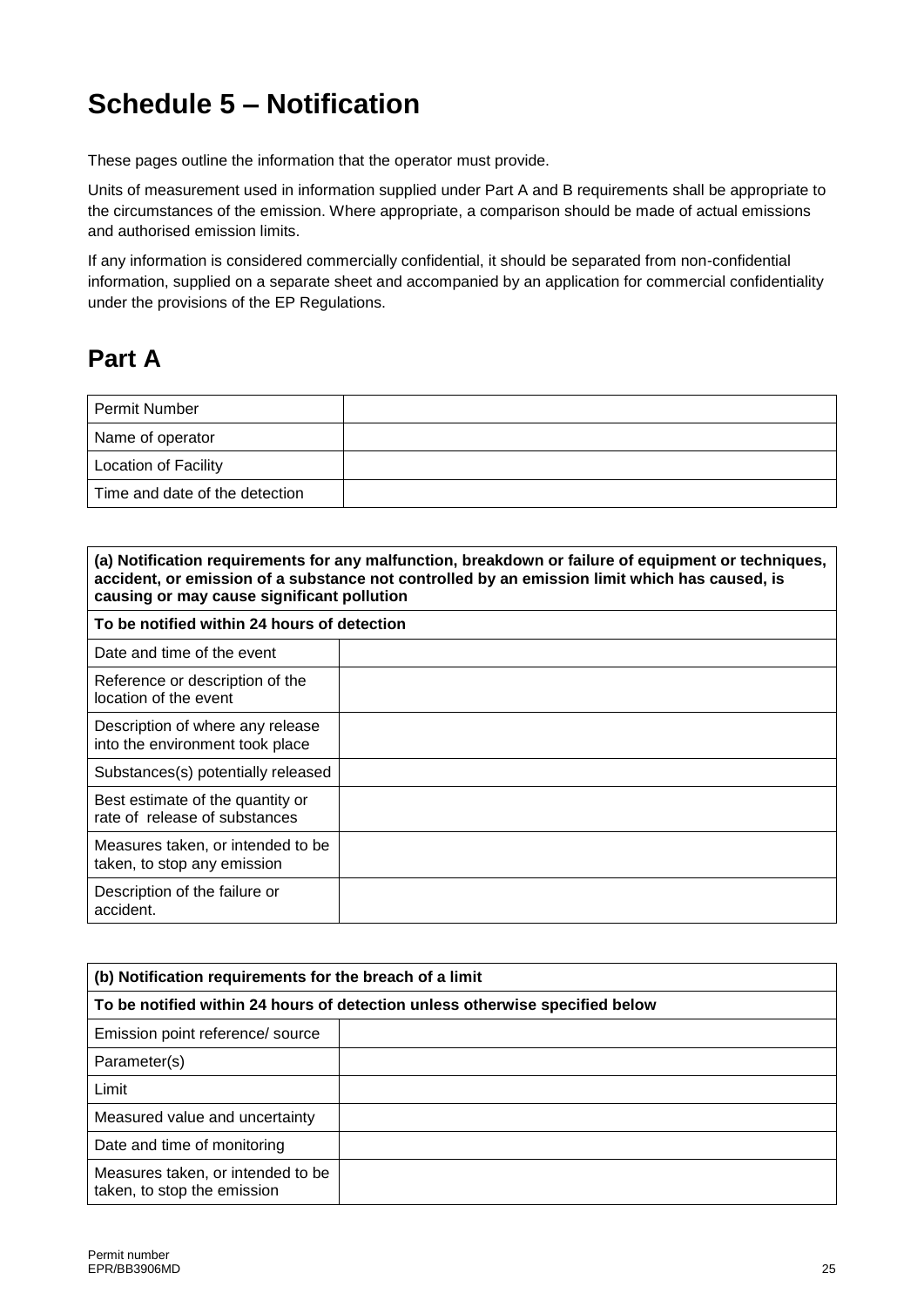| Time periods for notification following detection of a breach of a limit |                            |  |
|--------------------------------------------------------------------------|----------------------------|--|
| <b>Parameter</b>                                                         | <b>Notification period</b> |  |
|                                                                          |                            |  |
|                                                                          |                            |  |
|                                                                          |                            |  |

| (c) Notification requirements for the detection of any significant adverse environmental effect |  |
|-------------------------------------------------------------------------------------------------|--|
| To be notified within 24 hours of detection                                                     |  |
| Description of where the effect on<br>the environment was detected                              |  |
| Substances(s) detected                                                                          |  |
| Concentrations of substances<br>detected                                                        |  |
| Date of monitoring/sampling                                                                     |  |

## **Part B – to be submitted as soon as practicable**

| Any more accurate information on the matters for<br>notification under Part A.                                                                               |  |
|--------------------------------------------------------------------------------------------------------------------------------------------------------------|--|
| Measures taken, or intended to be taken, to prevent<br>a recurrence of the incident                                                                          |  |
| Measures taken, or intended to be taken, to rectify,<br>limit or prevent any pollution of the environment<br>which has been or may be caused by the emission |  |
| The dates of any unauthorised emissions from the<br>facility in the preceding 24 months.                                                                     |  |

| Name*       |  |
|-------------|--|
| <b>Post</b> |  |
| Signature   |  |
| <b>Date</b> |  |

\* authorised to sign on behalf of the operator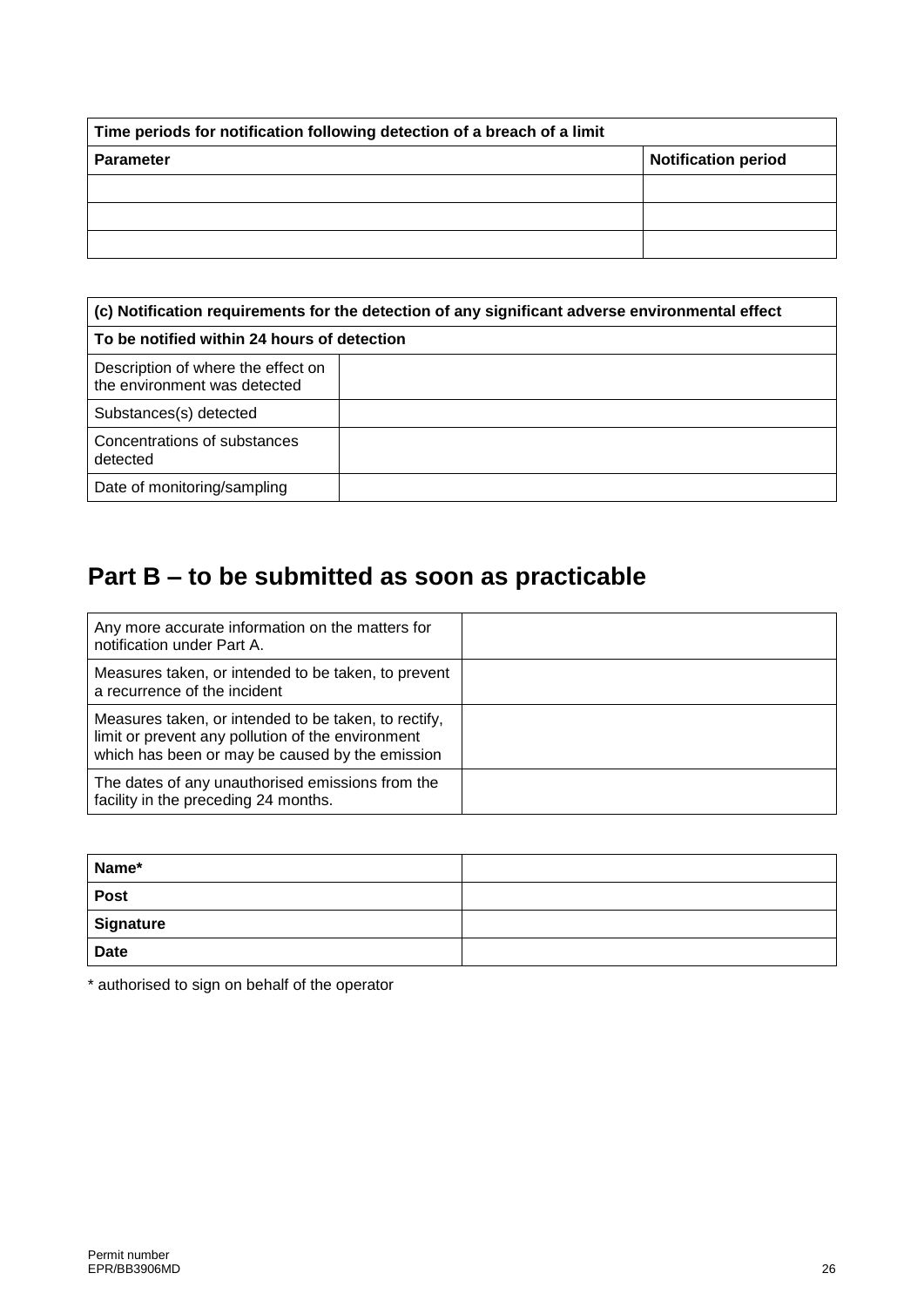## **Schedule 6 – Interpretation**

"accident" means an accident that may result in pollution.

"Annex II" means Annex II to Directive 2008/98/EC of the European Parliament and of the Council on waste.

"annually" means once every year.

"application" means the application for this permit, together with any additional information supplied by the operator as part of the application and any response to a notice served under Schedule 5 to the EP Regulations.

"authorised officer" means any person authorised by the Environment Agency under section 108(1) of The Environment Act 1995 to exercise, in accordance with the terms of any such authorisation, any power specified in section 108(4) of that Act.

"Background concentration" means such concentration of that substance as is present in:

- For emissions to surface water, the surface water quality up-gradient of the site; or
- For emissions to sewer, the surface water quality up-gradient of the sewage treatment works discharge; or
- For emissions of landfill gas, the ground or air outside the site and not attributable to the site.

"Construction Proposals" means written information, at a level of detail appropriate to the complexity and pollution risk, on the design, specifications of materials selected, stability assessment (where relevant) and the construction quality assurance (CQA) programme in relation to Gas Infrastructure.

"CQA Validation Report" means the final "as built" construction and engineering details of the Gas Infrastructure. It must provide a comprehensive record of the construction and must include, where relevant:

- The results of all testing required by the CQA programme this must include the records of any failed tests with a written explanation, details of the remedial action taken, referenced to the appropriate secondary testing;
- Plans showing the location of all tests;
- "As-built" plans and sections of the works;
- Copies of the site engineer's daily records;
- Records of any problems or non-compliances and the solution applied;
- Any other site specific information considered relevant to proving the integrity of the New Cell or Landfill Infrastructure;
- Validation by a qualified person that all of the construction has been carried out in accordance with the Construction Proposals.

"D" means a disposal operation provided for in Annex I to Directive 2008/98/EC of the European Parliament and of the Council on waste.

"emissions to land" includes emissions to groundwater.

"emissions of substances not controlled by emission limits" means emissions of substances to air, water or land from the activities, either from the emission points specified in schedule 3 or from other localised or diffuse sources, which are not controlled by an emission or background concentration limit.

"EP Regulations" means The Environmental Permitting (England and Wales) Regulations SI 2010 No.675 and words and expressions used in this permit which are also used in the Regulations have the same meanings as in those Regulations.

"exceeded" means that a value is above a permitted limit, or where a range of values or a minimum value is set as a permitted limit it means a value outside that range or below the minimum value, whichever is applicable.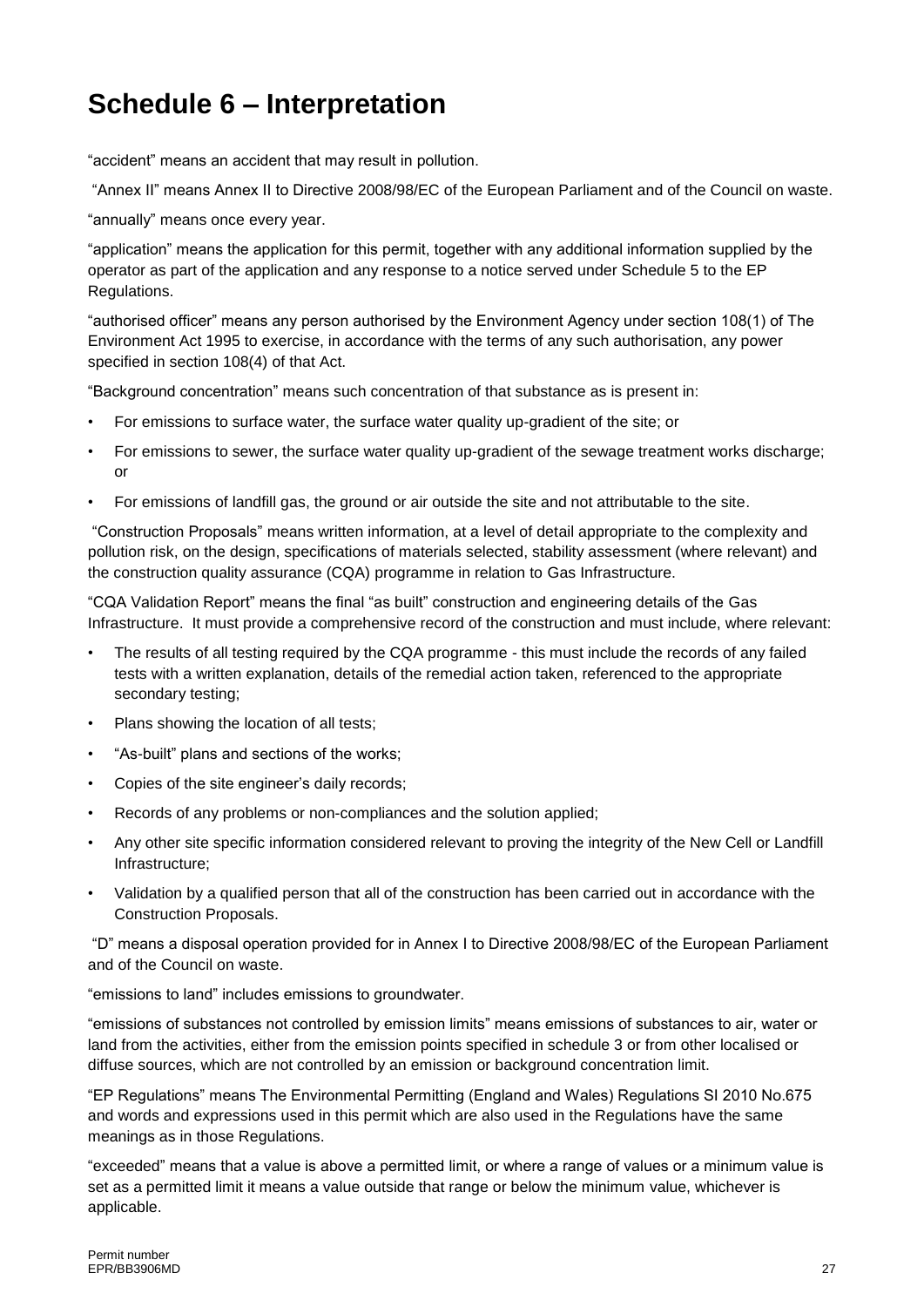"groundwater" means all water, which is below the surface of the ground in the saturation zone and in direct contact with the ground or subsoil.

"Gas Infrastructure" means any specified element of the:

• landfill gas monitoring boreholes;

• landfill gas management systems;

within the site.

"LFTGN 04" means Environment Agency Guidance for monitoring trace components in landfill gas.

"LFTGN 05" means Environment Agency Guidance for monitoring enclosed landfill gas flares.

"LFTGN 07" means Environment Agency Guidance on monitoring landfill gas surface emissions.

"LFTGN 08" means Environment Agency Guidance for monitoring landfill gas engines.

"MCERTS" means the Environment Agency's Monitoring Certification Scheme.

"M2" means Environment Agency Guidance Monitoring of stack emissions to air.

"pests" means birds, vermin and insects.

"quarter" means a calendar year quarter commencing on 1 January, 1 April, 1 July or 1 October.

"R" means a recovery operation provided for in Annex II to Directive 2008/98/EC of the European Parliament and of the Council on waste.

"Waste code" means the six digit code referable to a type of waste in accordance with the List of Wastes (England)Regulations 2005, or List of Wastes (Wales) Regulations 2005, as appropriate, and in relation to hazardous waste, includes the asterisk.

"Waste Framework Directive" or "WFD" means Waste Framework Directive 2008/98/EC of the European Parliament and of the Council on waste.

"year" means calendar year ending 31 December.

Unless otherwise stated, any references in this permit to concentrations of substances in emissions into air means the standards included in Environment Agency Guidance for Monitoring Enclosed Landfill Gas Flares LFTGN 05 or Guidance for Monitoring Landfill Gas Engine Emissions LFTGN 08.